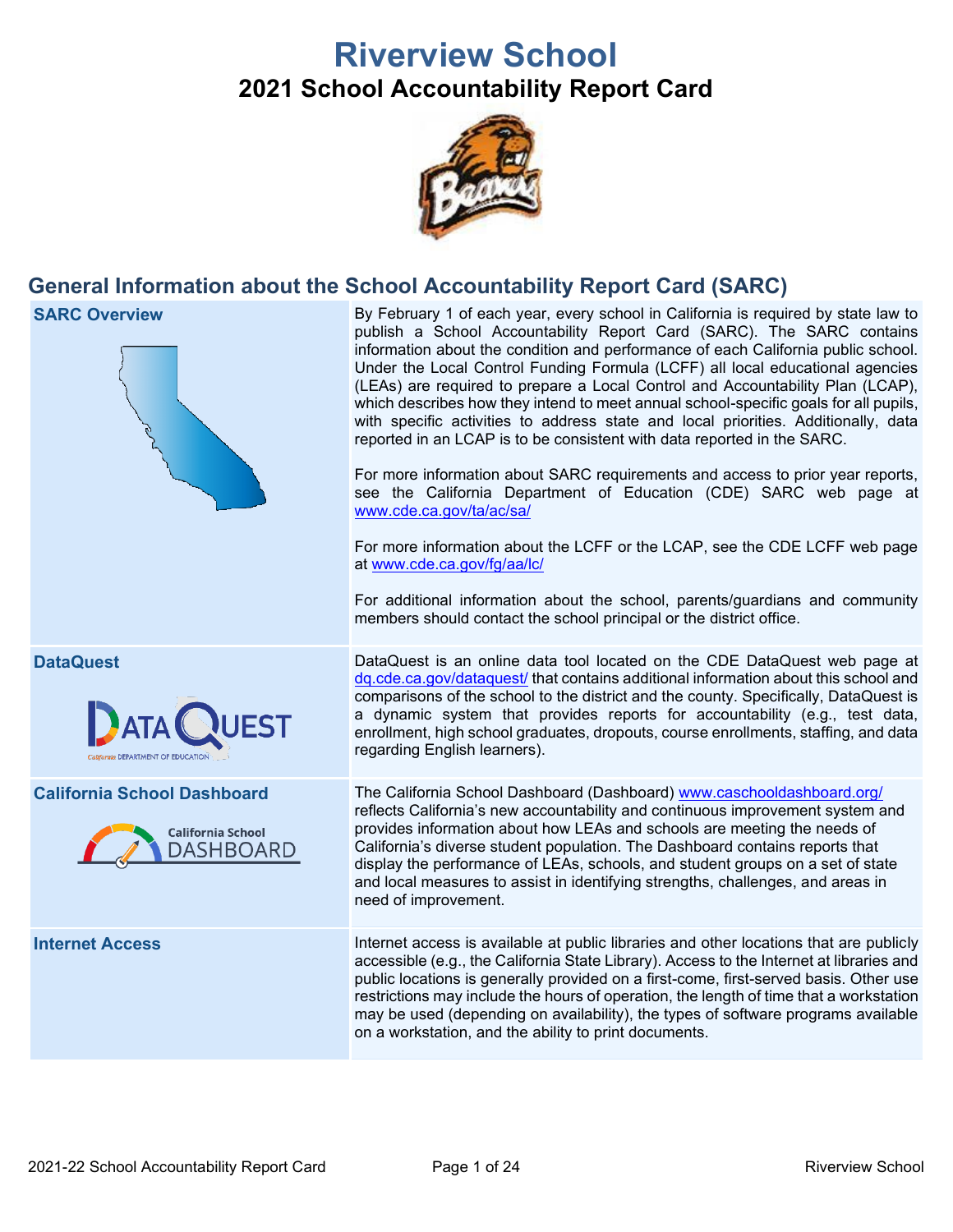## **2021-22 School Contact Information**

| <b>School Name</b>                       | <b>Riverview School</b>      |  |  |  |
|------------------------------------------|------------------------------|--|--|--|
| <b>Street</b>                            | 8662 S. Lac Jac Avenue       |  |  |  |
| City, State, Zip                         | Parlier, CA 93648            |  |  |  |
| <b>Phone Number</b>                      | (559) 305-7290               |  |  |  |
| <b>Principal</b>                         | <b>Josh Darnell</b>          |  |  |  |
| <b>Email Address</b>                     | darnell-j@kcusd.com          |  |  |  |
| <b>School Website</b>                    | https://riverview.kcusd.com/ |  |  |  |
| <b>County-District-School (CDS) Code</b> | 10622656006837               |  |  |  |

| 2021-22 District Contact Information |                                            |  |  |  |  |
|--------------------------------------|--------------------------------------------|--|--|--|--|
| <b>District Name</b>                 | Kings Canyon Joint Unified School District |  |  |  |  |
| <b>Phone Number</b>                  | 559.305.7010                               |  |  |  |  |
| Superintendent                       | John Campbell                              |  |  |  |  |
| <b>Email Address</b>                 | guzman-j@kcusd.com                         |  |  |  |  |
| <b>District Website Address</b>      | https://www.kcusd.com/                     |  |  |  |  |

#### **2021-22 School Overview**

School Description Riverview School is located in a country setting west of the town of Reedley. The school serves approximately 436 students and includes a staff of 21 teachers. Riverview School teachers and staff are dedicated to ensuring the academic success of every student and providing a safe and productive learning environment. Riverview Elementary School was named a California Distinguished School in spring of 2018.

School Mission Statement Riverview School parents, staff, students, and community form a collaborative partnership in an effort to achieve the school's mission. The school's mission is to provide excellence in education to a diverse community through exemplary programs, services, and activities that foster a life-long commitment to academic and character development.

Riverview Elementary School is one of 22 schools in Kings Canyon Joint Unified School District (KCUSD), whose mission is "To provide a broad spectrum of educational and co-curricular activities for all students so they can attain their highest potential." The parents, staff, and students of Riverview form a collaborative partnership in an effort to achieve the mission of both KCUSD and RES. Our mission statement provides a common focus that unifies all stakeholders (administrators, teaching and support staff, parents, students, and community members) in a pursuit of continuous school improvement. The mission of Riverview Elementary School is to "Provide excellence in education to a diverse community through exemplary programs, services, and activities that foster a life-long commitment to academic and character development."

In keeping with our mission the staff at Riverview is dedicated to ensuring the academic success of every student and providing a safe and productive learning environment for all. Curriculum, instruction, assessment, and professional development are focused on assisting students in mastering the common core standards, as well as increasing the overall student achievement of all student subgroups.

Expectations: Be Respectful! Be Responsible! Be Safe!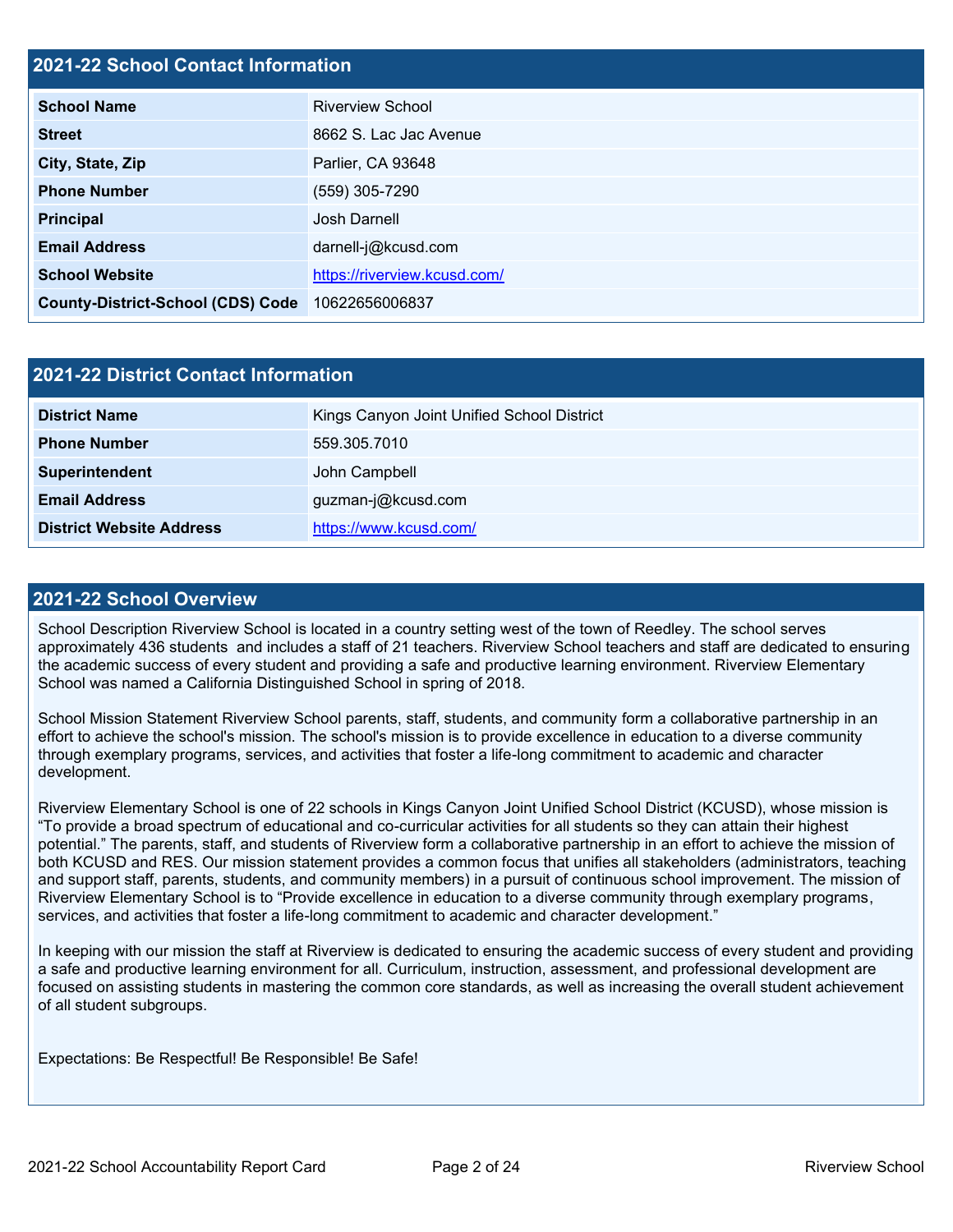## **About this School**

| 2020-21 Student Enrollment by Grade Level |                           |  |  |  |  |  |
|-------------------------------------------|---------------------------|--|--|--|--|--|
| <b>Grade Level</b>                        | <b>Number of Students</b> |  |  |  |  |  |
| Kindergarten                              | 40                        |  |  |  |  |  |
| Grade 1                                   | 50                        |  |  |  |  |  |
| Grade 2                                   | 43                        |  |  |  |  |  |
| Grade 3                                   | 43                        |  |  |  |  |  |
| Grade 4                                   | 46                        |  |  |  |  |  |
| Grade 5                                   | 61                        |  |  |  |  |  |
| Grade 6                                   | 32                        |  |  |  |  |  |
| Grade 7                                   | 62                        |  |  |  |  |  |
| Grade 8                                   | 57                        |  |  |  |  |  |
| <b>Total Enrollment</b>                   | 434                       |  |  |  |  |  |

## **2020-21 Student Enrollment by Student Group**

| <b>Student Group</b>                   | <b>Percent of Total Enrollment</b> |
|----------------------------------------|------------------------------------|
| American Indian or Alaska Native       | 0.2                                |
| Asian                                  | 1.8                                |
| <b>Filipino</b>                        | 0.2                                |
| <b>Hispanic or Latino</b>              | 76.7                               |
| <b>Two or More Races</b>               | 1.4                                |
| <b>White</b>                           | 19.6                               |
| <b>English Learners</b>                | 12.4                               |
| <b>Foster Youth</b>                    | 0.7                                |
| <b>Socioeconomically Disadvantaged</b> | 69.4                               |
| <b>Students with Disabilities</b>      | 7.6                                |

## **A. Conditions of Learning State Priority: Basic**

The SARC provides the following information relevant to the State priority: Basic (Priority 1):

- Degree to which teachers are appropriately assigned and fully credentialed in the subject area and for the pupils they are teaching;
- Pupils have access to standards-aligned instructional materials; and
- School facilities are maintained in good repair

Note: For more information refer to the Updated Teacher Equity Definitions web page at<https://www.cde.ca.gov/pd/ee/teacherequitydefinitions.asp>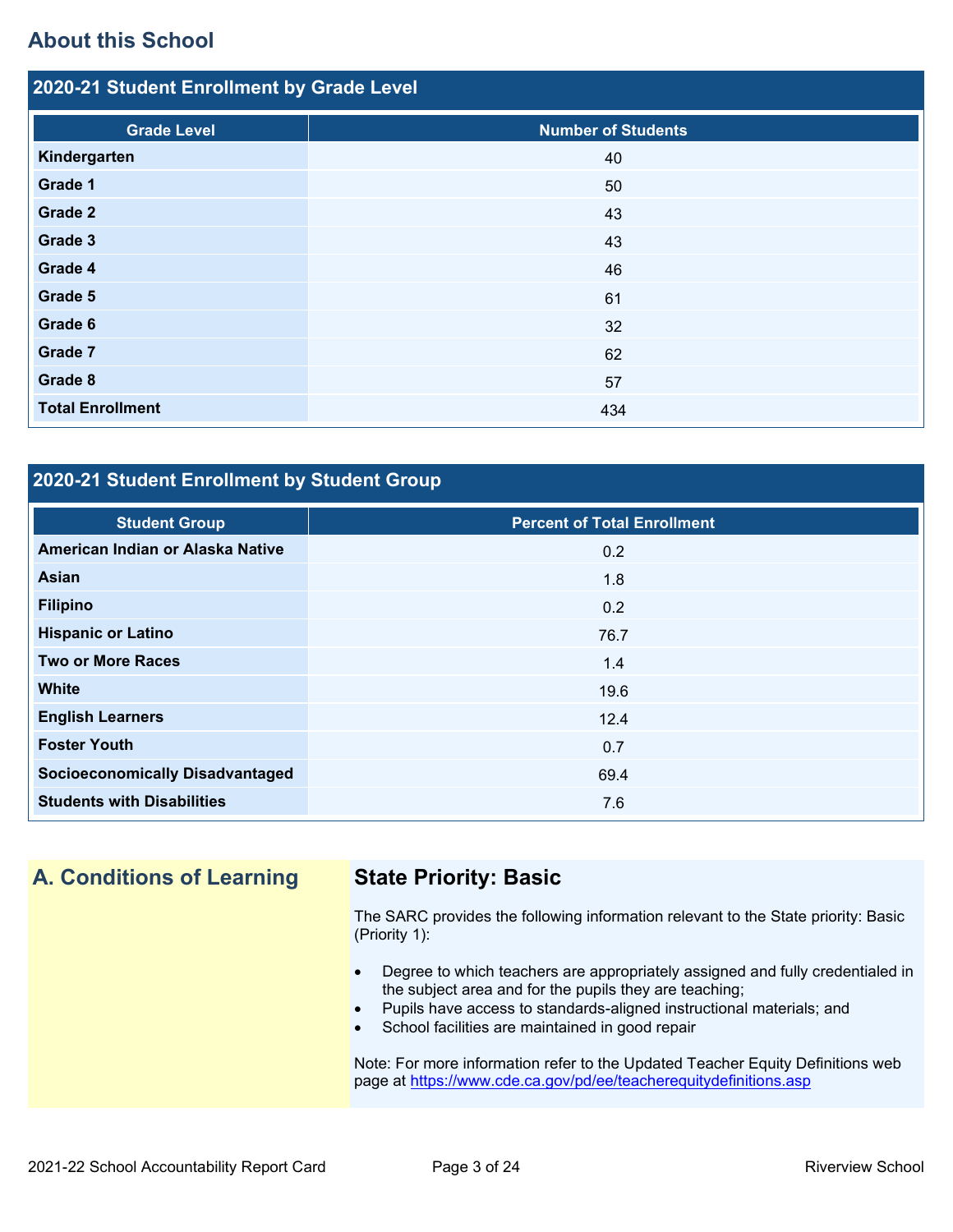| <b>2019-20 Teacher Preparation and Placement</b>                                                |         |  |  |  |
|-------------------------------------------------------------------------------------------------|---------|--|--|--|
| <b>Authorization/Assignment</b>                                                                 | 2019-20 |  |  |  |
| Fully (Preliminary or Clear) Credentialed for Subject and Student Placement (properly assigned) |         |  |  |  |
| <b>Intern Credential Holders Properly Assigned</b>                                              |         |  |  |  |
| Teachers Without Credentials and Misassignments ("ineffective" under ESSA)                      |         |  |  |  |
| Credentialed Teachers Assigned Out-of-Field ("out-of-field" under ESSA)                         |         |  |  |  |
| Unknown                                                                                         |         |  |  |  |
| <b>Total Teaching Positions</b>                                                                 |         |  |  |  |

Note: The data in this table is based on Full Time Equivalent (FTE) status. One FTE equals one staff member working full time; one FTE could also represent two staff members who each work 50 percent of full time. Additionally, an assignment is defined as a position that an educator is assigned to based on setting, subject, and grade level. An authorization is defined as the services that an educator is authorized to provide to students.

# **2019-20 Teachers Without Credentials and Misassignments (considered "ineffective" under ESSA) Authorization/Assignment 2019-20 Permits and Waivers Misassignments Vacant Positions Total Teachers Without Credentials and Misassignments**

| 2019-20 Credentialed Teachers Assigned Out-of-Field (considered "out-of-field" under ESSA) |         |  |  |  |
|--------------------------------------------------------------------------------------------|---------|--|--|--|
| <b>Indicator</b>                                                                           | 2019-20 |  |  |  |
| <b>Credentialed Teachers Authorized on a Permit or Waiver</b>                              |         |  |  |  |
| <b>Local Assignment Options</b>                                                            |         |  |  |  |

**Total Out-of-Field Teachers**

| 2019-20 Class Assignments                                                                                                                           |         |
|-----------------------------------------------------------------------------------------------------------------------------------------------------|---------|
| <b>Indicator</b>                                                                                                                                    | 2019-20 |
| <b>Misassignments for English Learners</b><br>(a percentage of all the classes with English learners taught by teachers that are misassigned)       |         |
| No credential, permit or authorization to teach<br>(a percentage of all the classes taught by teachers with no record of an authorization to teach) |         |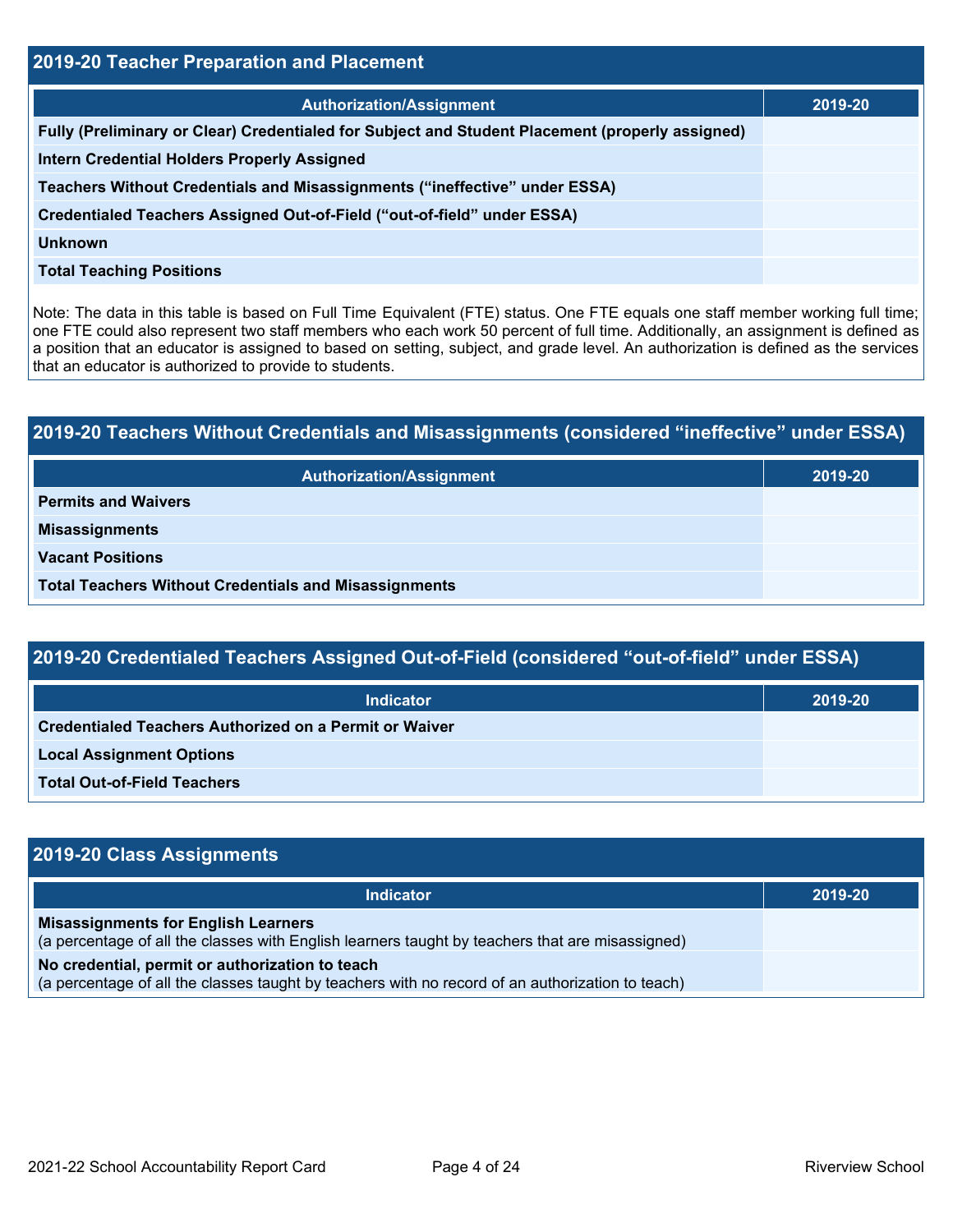## **2021-22 Quality, Currency, Availability of Textbooks and Other Instructional Materials**

Riverview uses the state and district approved curriculum for all grade levels. Each school site or grade level is represented on each textbook adoption committee. All classroom teachers, the site RSP teacher, and administrators participated in content and curriculum training. There are ample books and other supplemental materials for each student to have their own copy at Riverview. All teachers currently implement state and district adopted core curriculum.

#### **Year and month in which the data were collected** August 2021

| <b>Subject</b>                                         | Textbooks and Other Instructional Materials/year of<br><b>Adoption</b>                                                                                                                                                           | <b>From</b><br><b>Most</b><br><b>Recent</b><br><b>Adoption</b> | <b>Percent</b><br><b>Students</b><br><b>Lacking Own</b><br><b>Assigned</b><br><b>Copy</b> |
|--------------------------------------------------------|----------------------------------------------------------------------------------------------------------------------------------------------------------------------------------------------------------------------------------|----------------------------------------------------------------|-------------------------------------------------------------------------------------------|
| <b>Reading/Language Arts</b>                           | EngageNY, adopted 2014                                                                                                                                                                                                           | Yes                                                            | $0\%$                                                                                     |
| <b>Mathematics</b>                                     | EngageNY, adopted 2014                                                                                                                                                                                                           | Yes                                                            | 0%                                                                                        |
| <b>Science</b>                                         | Amplify Science 2020                                                                                                                                                                                                             | Yes                                                            | 0%                                                                                        |
| <b>History-Social Science</b>                          | K-5 Scott Foresman, It's Revolutionary, 2005 edition<br>Holt, World History (Ancient Civilizations), 2006 edition 6th<br>Holt, World History (Medieval Times), 2006 edition 7th<br>Holt, United States History, 2006 edition 8th | Yes                                                            | $0\%$                                                                                     |
| <b>Foreign Language</b>                                | <b>NA</b>                                                                                                                                                                                                                        |                                                                | <b>NA</b>                                                                                 |
| <b>Health</b>                                          | <b>NA</b>                                                                                                                                                                                                                        |                                                                | <b>NA</b>                                                                                 |
| <b>Visual and Performing Arts</b>                      | <b>NA</b>                                                                                                                                                                                                                        |                                                                | <b>NA</b>                                                                                 |
| <b>Science Laboratory Equipment</b><br>$(grades 9-12)$ | <b>NA</b>                                                                                                                                                                                                                        |                                                                | <b>NA</b>                                                                                 |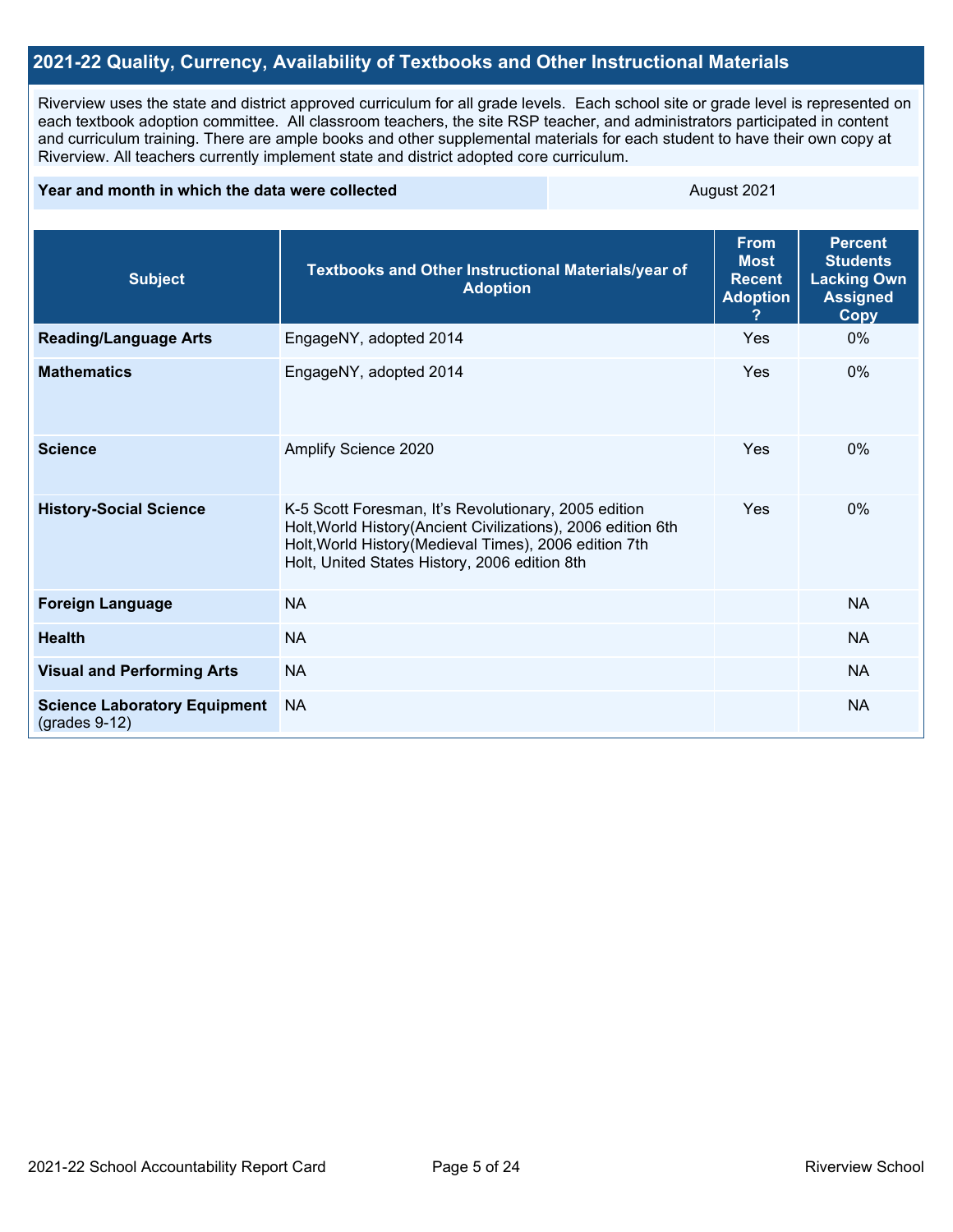## **School Facility Conditions and Planned Improvements**

The district takes great efforts to ensure that all schools are clean, safe, and functional. To assist in this effort, the district uses a facility survey instrument developed by the State of California Office of Public School Construction. The results of this survey are available at the KCUSD Business Office. Riverview School's most recent facilities inspection was complete in December, 2019.

Below is more specific information on the condition of the school and the efforts made to ensure that students are provided with a clean, safe, and functional learning environment. Additional information about the condition of the school's facilities may be obtained by speaking with the school principal.

Riverview School has 21 classrooms, a multipurpose room, a new student center (completed in November 2009), a library (updated and expanded in 2010) and an administration building. The main campus was built in 1960. Additional relocatable classrooms were constructed in 1990 and 1998. During the summer of 2018, improvements were made to parking lot, front of school, and the campus was painted. A solar parking structure and shade structure were added in the summer of 2019 and an additional classroom was added in 2020.

District maintenance staff ensures that the repairs necessary to keep the school in good repair and working order are completed in a timely manner. A work order process is used to ensure efficient service and that emergency repairs are given the highest priority.

The Director of Maintenance, Custodial Supervisor, and the site principals work cooperatively with the custodial staff to develop cleaning schedules to ensure a clean and safe school.

The district participates in the State School Deferred Maintenance Program, which provides state matching funds on a dollar for dollar basis to assist school districts with expenditures for major repair or replacement of existing school building components. Typically, this includes roofing, plumbing, heating, air conditioning, electrical systems, interior or exterior painting, and floor systems.

During the 2015 summer Bond Measure K allowed Riverview to receive new roofing, blacktops and basketball courts. Riverview also gained a new storage shed.

The multi-purpose room received new flooring during the 2021 summer.

During the 2016 summer the Riverview Administration Building received a new roof.

#### **Year and month of the most recent FIT report** 10/2021 10/2021

| <b>System Inspected</b>                                                | Rate<br>Good | <b>Rate</b><br>Fair | <b>Rate</b><br>Poor | <b>Repair Needed and Action Taken or Planned</b>                                                        |
|------------------------------------------------------------------------|--------------|---------------------|---------------------|---------------------------------------------------------------------------------------------------------|
| <b>Systems:</b><br>Gas Leaks, Mechanical/HVAC, Sewer                   | X            |                     |                     |                                                                                                         |
| Interior:<br><b>Interior Surfaces</b>                                  | X            |                     |                     |                                                                                                         |
| <b>Cleanliness:</b><br>Overall Cleanliness, Pest/Vermin Infestation    | X            |                     |                     |                                                                                                         |
| <b>Electrical</b>                                                      | X            |                     |                     |                                                                                                         |
| <b>Restrooms/Fountains:</b><br>Restrooms, Sinks/ Fountains             | $\mathsf{X}$ |                     |                     |                                                                                                         |
| Safety:<br>Fire Safety, Hazardous Materials                            | X            |                     |                     |                                                                                                         |
| Structural:<br>Structural Damage, Roofs                                | X            |                     |                     |                                                                                                         |
| External:<br>Playground/School Grounds, Windows/<br>Doors/Gates/Fences | $\times$     |                     |                     | Trees throughout campus need to be trimmed.<br>•Grounds scheduled to trim trees during winter<br>break. |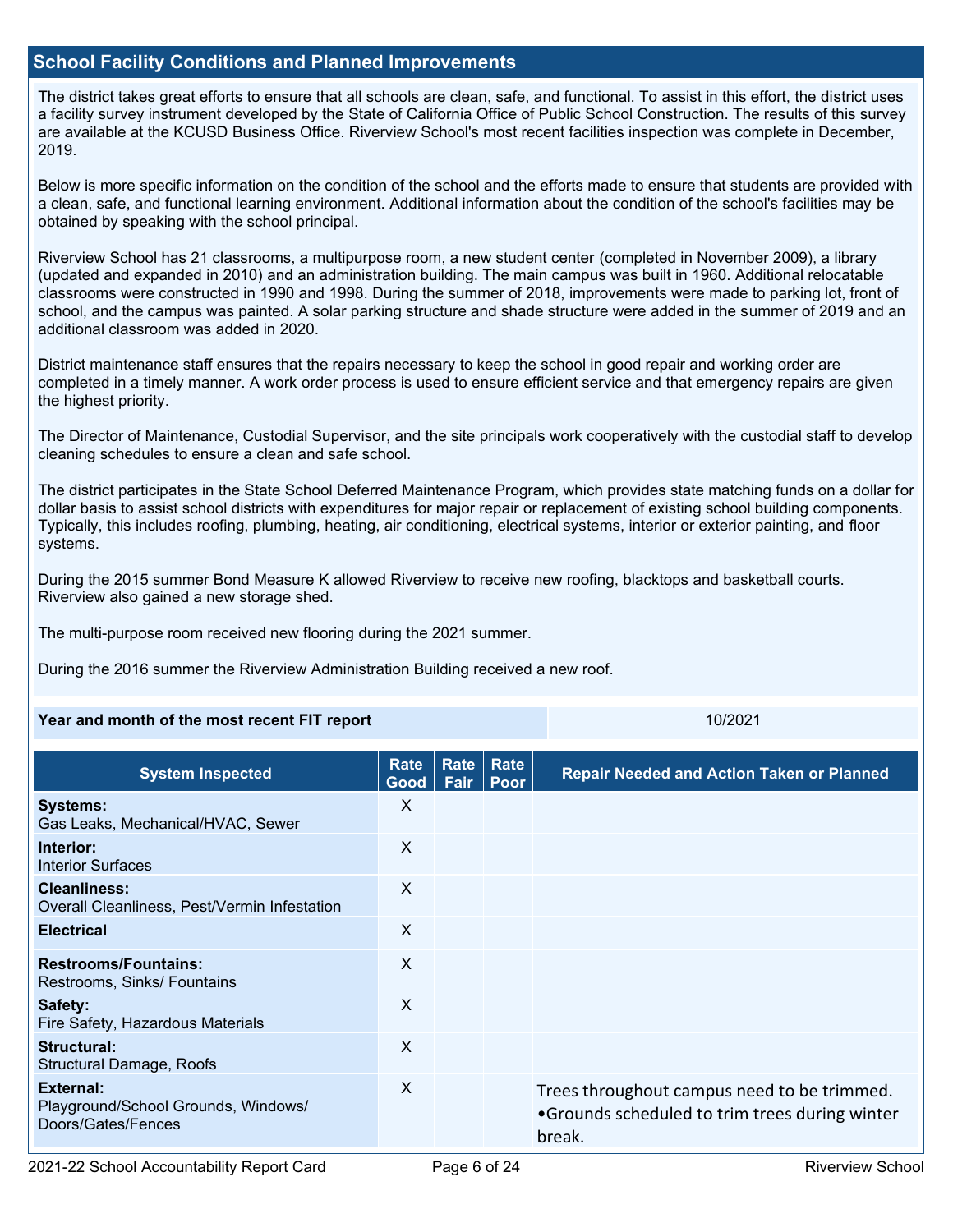| <b>Overall Facility Rate</b> |      |      |      |
|------------------------------|------|------|------|
| <b>Exemplary</b>             | Good | Fair | Poor |
|                              |      |      |      |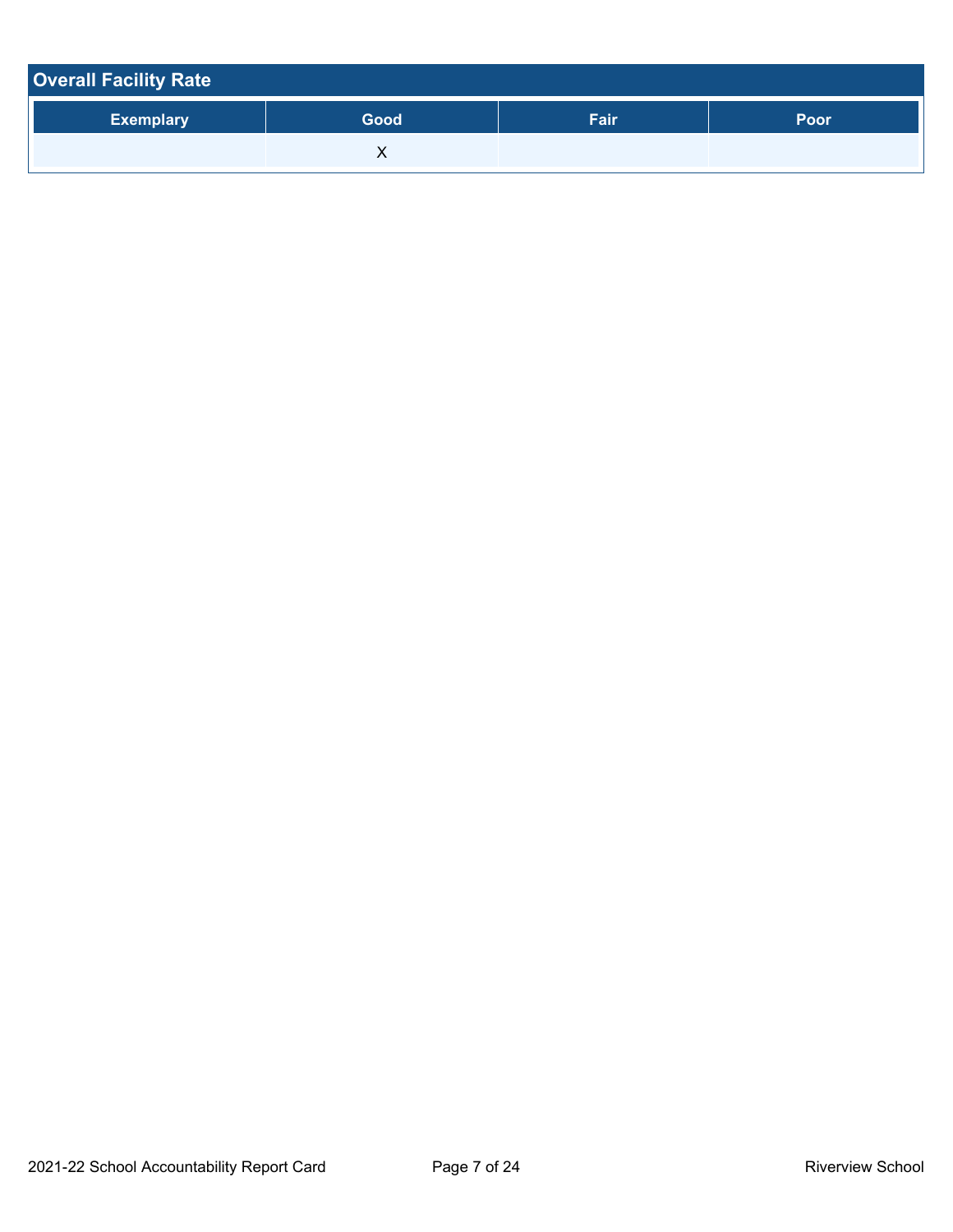## **B. Pupil Outcomes State Priority: Pupil Achievement**

The SARC provides the following information relevant to the State priority: Pupil Achievement (Priority 4):

#### **Statewide Assessments**

(i.e., California Assessment of Student Performance and Progress [CAASPP] System includes the Smarter Balanced Summative Assessments for students in the general education population and the California Alternate Assessments [CAAs] for English language arts/literacy [ELA] and mathematics given in grades three through eight and grade eleven. Only eligible students may participate in the administration of the CAAs. CAAs items are aligned with alternate achievement standards, which are linked with the Common Core State Standards [CCSS] for students with the most significant cognitive disabilities).

The CAASPP System encompasses the following assessments and student participation requirements:

- 1. **Smarter Balanced Summative Assessments and CAAs for ELA** in grades three through eight and grade eleven.
- 2. **Smarter Balanced Summative Assessments and CAAs for mathematics** in grades three through eight and grade eleven.
- 3. **California Science Test (CAST) and CAAs for Science** in grades five, eight, and once in high school (i.e., grade ten, eleven, or twelve).

#### **SARC Reporting in the 2020-2021 School Year Only**

Where the most viable option, LEAs were required to administer the statewide summative assessment in ELA and mathematics. Where a statewide summative assessment was not the most viable option for the LEA (or for one or more gradelevel[s] within the LEA) due to the pandemic, LEAs were allowed to report results from a different assessment that met the criteria established by the State Board of Education (SBE) on March 16, 2021. The assessments were required to be:

- Aligned with CA CCSS for ELA and mathematics;
- Available to students in grades 3 through 8, and grade 11; and
- Uniformly administered across a grade, grade span, school, or district to all eligible students.

#### **Options**

Note that the CAAs could only be administered in-person following health and safety requirements. If it was not viable for the LEA to administer the CAAs in person with health and safety guidelines in place, the LEA was directed to not administer the tests. There were no other assessment options available for the CAAs. Schools administered the Smarter Balanced Summative Assessments for ELA and mathematics, other assessments that meet the SBE criteria, or a combination of both, and they could only choose one of the following:

- Smarter Balanced ELA and mathematics summative assessments;
- Other assessments meeting the SBE criteria; or
- Combination of Smarter Balanced ELA and mathematics summative assessments and other assessments.

The percentage of students who have successfully completed courses that satisfy the requirements for entrance to the University of California and the California State University, or career technical education sequences or programs of study.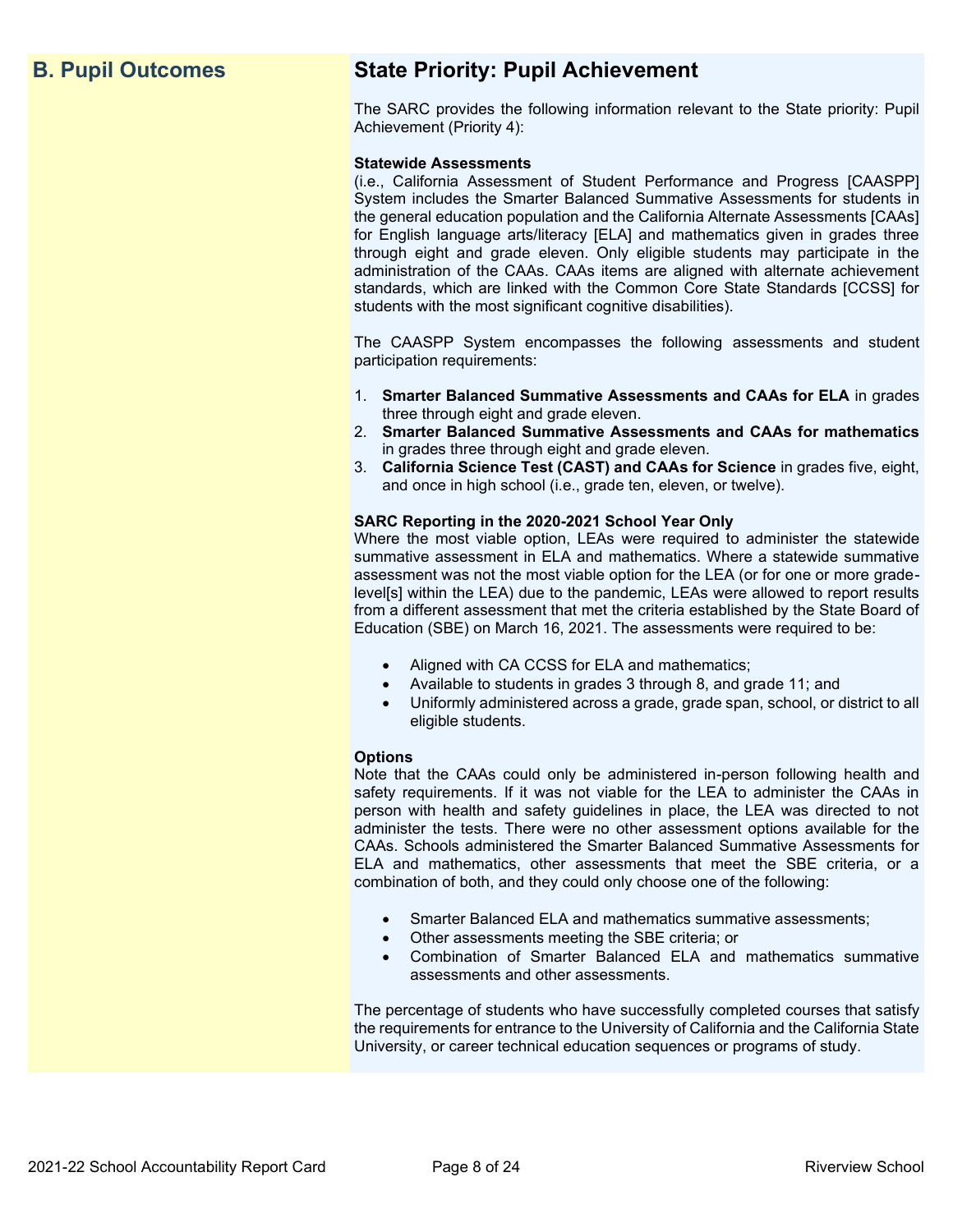## **Percentage of Students Meeting or Exceeding the State Standard on CAASPP**

This table displays CAASPP test results in ELA and mathematics for all students grades three through eight and grade eleven taking and completing a state-administered assessment.

The 2019-2020 data cells with N/A values indicate that the 2019-2020 data are not available due to the COVID-19 pandemic and resulting summative test suspension. The Executive Order N-30-20 was issued which waived the assessment, accountability, and reporting requirements for the 2019-2020 school year.

The 2020-2021 data cells have N/A values because these data are not comparable to other year data due to the COVID-19 pandemic during the 2020-2021 school year. Where the CAASPP assessments in ELA and/or mathematics is not the most viable option, the LEAs were allowed to administer local assessments. Therefore, the 2020-2021 data between school years for the school, district, state are not an accurate comparison. As such, it is inappropriate to compare results of the 2020-2021 school year to other school years.

| Subject                                                              | <b>School</b><br>2019-20 | <b>School</b><br>2020-21 | <b>District</b><br>2019-20 | <b>District</b><br>2020-21 | <b>State</b><br>2019-20 | <b>State</b><br>2020-21 |
|----------------------------------------------------------------------|--------------------------|--------------------------|----------------------------|----------------------------|-------------------------|-------------------------|
| <b>English Language Arts/Literacy</b><br>$\left($ grades 3-8 and 11) | N/A                      | N/A                      | N/A                        | N/A                        | N/A                     | N/A                     |
| <b>Mathematics</b><br>$(grades 3-8 and 11)$                          | N/A                      | N/A                      | N/A                        | N/A                        | N/A                     | N/A                     |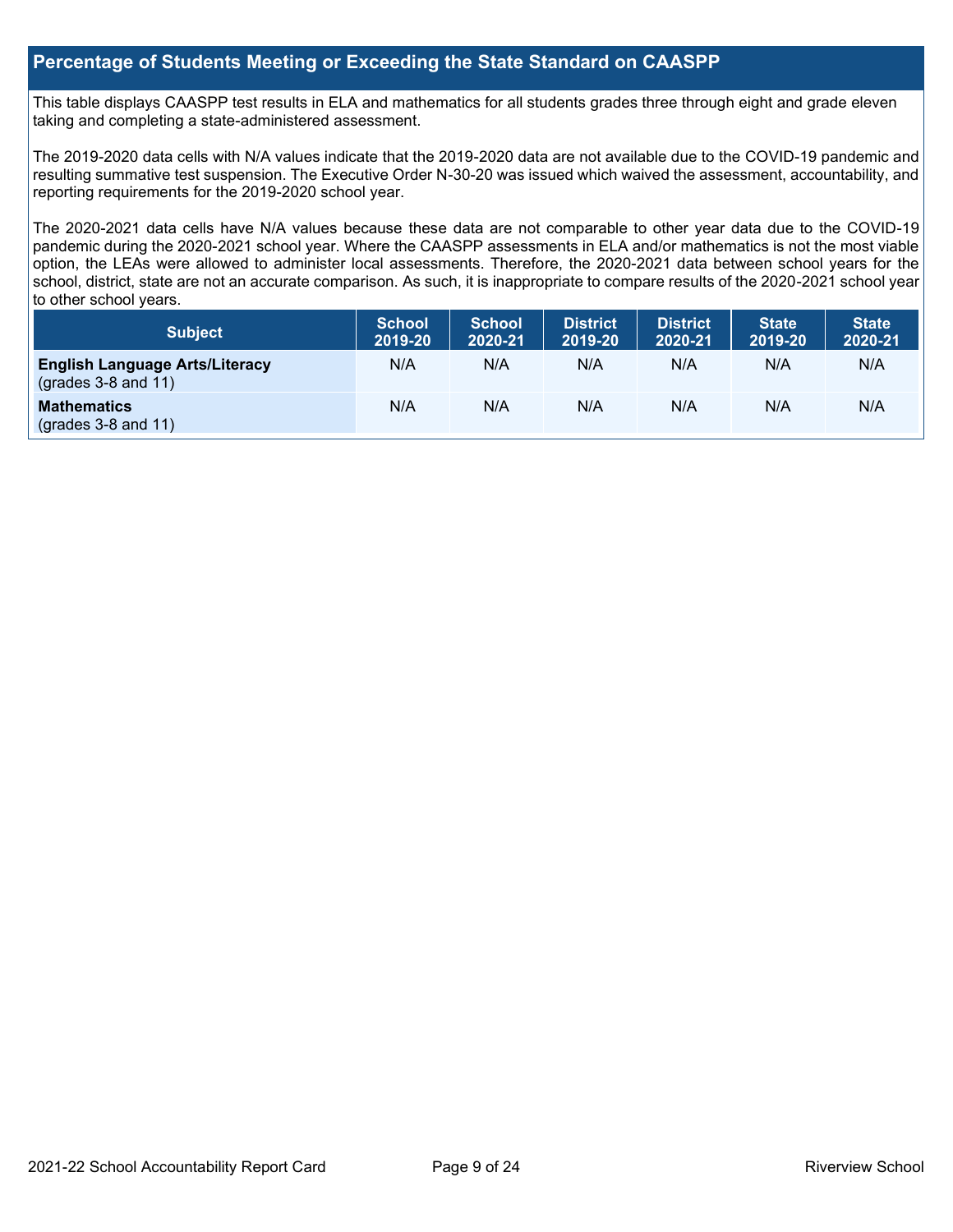## **2020-21 CAASPP Test Results in ELA by Student Group**

This table displays CAASPP test results in ELA by student group for students grades three through eight and grade eleven taking and completing a state-administered assessment. The CDE will populate this table for schools in cases where the school administered the CAASPP assessment. In cases where the school administered a local assessment instead of CAASPP, the CDE will populate this table with "NT" values, meaning this school did not test students using the CAASPP. See the local assessment(s) table for more information.

| <b>CAASPP</b><br><b>Student Groups</b>               | <b>CAASPP</b><br><b>Total</b><br><b>Enrollment</b> | <b>CAASPP</b><br><b>Number</b><br><b>Tested</b> | <b>CAASPP</b><br><b>Percent</b><br><b>Tested</b> | <b>CAASPP</b><br><b>Percent</b><br><b>Not Tested</b> | <b>CAASPP</b><br><b>Percent</b><br><b>Met or</b><br><b>Exceeded</b> |
|------------------------------------------------------|----------------------------------------------------|-------------------------------------------------|--------------------------------------------------|------------------------------------------------------|---------------------------------------------------------------------|
| <b>All Students</b>                                  | 301                                                | 294                                             | 97.67                                            | 2.33                                                 | 56.8                                                                |
| <b>Female</b>                                        | 152                                                | 146                                             | 96.05                                            | 3.95                                                 | 63.01                                                               |
| <b>Male</b>                                          | 149                                                | 148                                             | 99.33                                            | 0.67                                                 | 50.68                                                               |
| American Indian or Alaska Native                     | $\Omega$                                           | $\mathbf 0$                                     | 0                                                | $\mathbf 0$                                          | $\mathbf 0$                                                         |
| <b>Asian</b>                                         | $\overline{\phantom{a}}$                           | $\qquad \qquad -$                               | --                                               | $-$                                                  | $\qquad \qquad -$                                                   |
| <b>Black or African American</b>                     | $\mathbf{0}$                                       | $\mathbf 0$                                     | $\mathbf{0}$                                     | $\mathbf{0}$                                         | $\mathbf 0$                                                         |
| <b>Filipino</b>                                      | $\mathbf 0$                                        | $\mathbf 0$                                     | $\mathbf{0}$                                     | $\Omega$                                             | 0                                                                   |
| <b>Hispanic or Latino</b>                            | 227                                                | 224                                             | 98.68                                            | 1.32                                                 | 49.55                                                               |
| <b>Native Hawaiian or Pacific Islander</b>           | $\Omega$                                           | $\mathbf 0$                                     | 0                                                | $\mathbf{0}$                                         | $\pmb{0}$                                                           |
| <b>Two or More Races</b>                             | $\overline{\phantom{a}}$                           | $\qquad \qquad -$                               |                                                  |                                                      | --                                                                  |
| <b>White</b>                                         | 64                                                 | 60                                              | 93.75                                            | 6.25                                                 | 81.67                                                               |
| <b>English Learners</b>                              | 24                                                 | 23                                              | 95.83                                            | 4.17                                                 | 17.39                                                               |
| <b>Foster Youth</b>                                  | --                                                 | $\overline{\phantom{a}}$                        | --                                               | --                                                   | --                                                                  |
| <b>Homeless</b>                                      | $\Omega$                                           | $\mathbf 0$                                     | $\mathbf{0}$                                     | $\mathbf{0}$                                         | $\mathbf 0$                                                         |
| <b>Military</b>                                      | $\mathbf 0$                                        | $\pmb{0}$                                       | 0                                                | 0                                                    | 0                                                                   |
| <b>Socioeconomically Disadvantaged</b>               | 196                                                | 195                                             | 99.49                                            | 0.51                                                 | 53.33                                                               |
| <b>Students Receiving Migrant Education Services</b> | $- -$                                              | --                                              | --                                               |                                                      |                                                                     |
| <b>Students with Disabilities</b>                    | 33                                                 | 31                                              | 93.94                                            | 6.06                                                 | 12.9                                                                |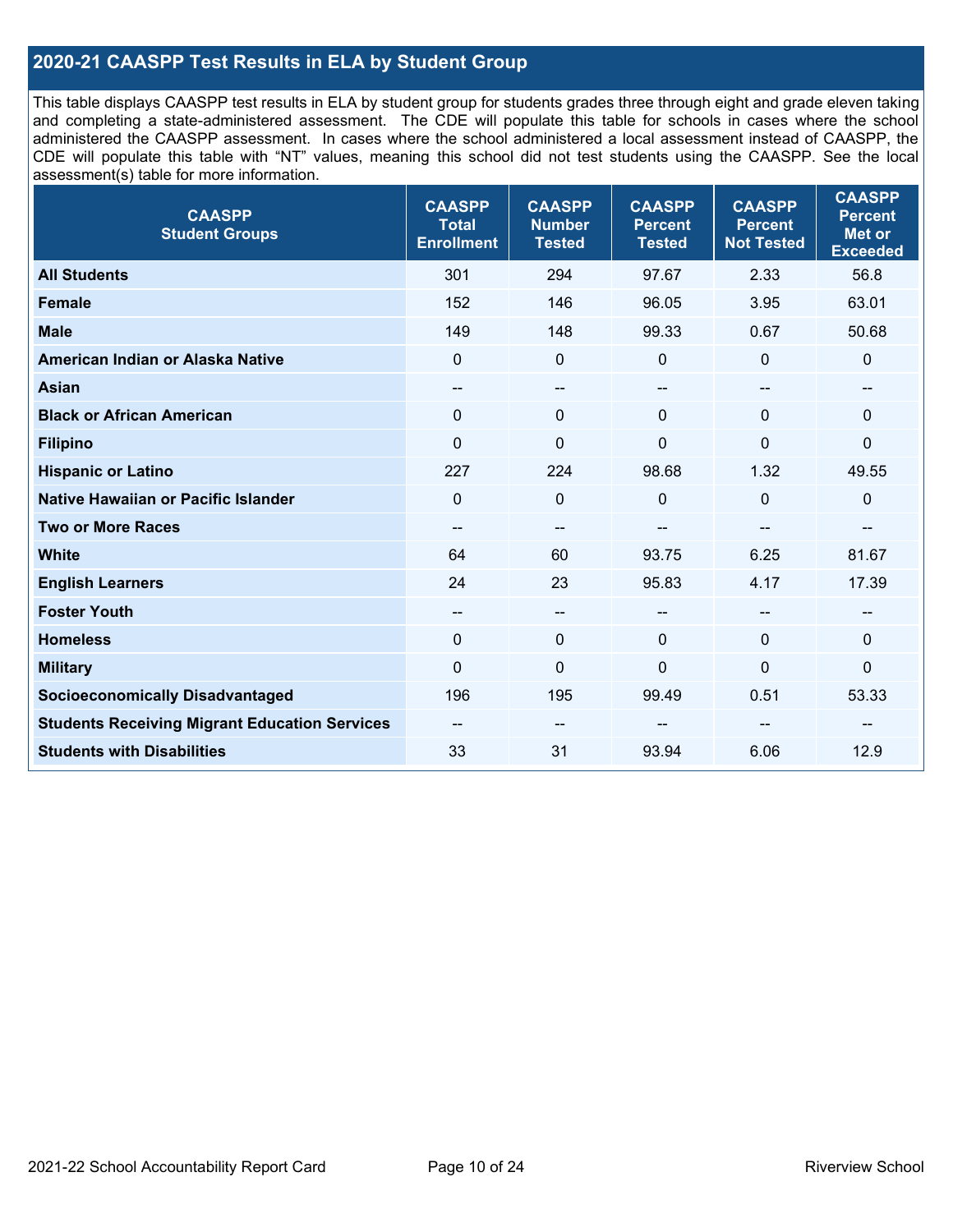## **2020-21 CAASPP Test Results in Math by Student Group**

This table displays CAASPP test results in Math by student group for students grades three through eight and grade eleven taking and completing a state-administered assessment. The CDE will populate this table for schools in cases where the school administered the CAASPP assessment. In cases where the school administered a local assessment instead of CAASPP, the CDE will populate this table with "NT" values, meaning this school did not test students using the CAASPP. See the local assessment(s) table for more information.

| <b>CAASPP</b><br><b>Student Groups</b>               | <b>CAASPP</b><br><b>Total</b><br><b>Enrollment</b> | <b>CAASPP</b><br><b>Number</b><br><b>Tested</b> | <b>CAASPP</b><br><b>Percent</b><br><b>Tested</b> | <b>CAASPP</b><br><b>Percent</b><br><b>Not Tested</b> | <b>CAASPP</b><br><b>Percent</b><br><b>Met or</b><br><b>Exceeded</b> |
|------------------------------------------------------|----------------------------------------------------|-------------------------------------------------|--------------------------------------------------|------------------------------------------------------|---------------------------------------------------------------------|
| <b>All Students</b>                                  | 301                                                | 294                                             | 97.67                                            | 2.33                                                 | 44.90                                                               |
| <b>Female</b>                                        | 152                                                | 146                                             | 96.05                                            | 3.95                                                 | 48.63                                                               |
| <b>Male</b>                                          | 149                                                | 148                                             | 99.33                                            | 0.67                                                 | 41.22                                                               |
| American Indian or Alaska Native                     | $\mathbf 0$                                        | $\mathbf 0$                                     | 0                                                | $\mathbf 0$                                          | $\mathbf 0$                                                         |
| <b>Asian</b>                                         | $\overline{\phantom{a}}$                           | --                                              | --                                               | $\overline{\phantom{a}}$                             | $\qquad \qquad -$                                                   |
| <b>Black or African American</b>                     | $\mathbf 0$                                        | $\mathbf 0$                                     | $\Omega$                                         | $\Omega$                                             | $\mathbf 0$                                                         |
| <b>Filipino</b>                                      | $\mathbf 0$                                        | $\mathbf 0$                                     | $\overline{0}$                                   | $\overline{0}$                                       | $\mathbf 0$                                                         |
| <b>Hispanic or Latino</b>                            | 227                                                | 224                                             | 98.68                                            | 1.32                                                 | 38.39                                                               |
| Native Hawaiian or Pacific Islander                  | $\Omega$                                           | $\mathbf 0$                                     | 0                                                | $\mathbf 0$                                          | $\mathbf 0$                                                         |
| <b>Two or More Races</b>                             | --                                                 | --                                              |                                                  | --                                                   | --                                                                  |
| <b>White</b>                                         | 64                                                 | 60                                              | 93.75                                            | 6.25                                                 | 68.33                                                               |
| <b>English Learners</b>                              | 24                                                 | 23                                              | 95.83                                            | 4.17                                                 | 13.04                                                               |
| <b>Foster Youth</b>                                  | --                                                 | $\qquad \qquad -$                               | --                                               |                                                      | --                                                                  |
| <b>Homeless</b>                                      | $\mathbf 0$                                        | $\mathbf 0$                                     | $\Omega$                                         | $\Omega$                                             | $\mathbf 0$                                                         |
| <b>Military</b>                                      | $\mathbf 0$                                        | $\pmb{0}$                                       | 0                                                | $\mathbf 0$                                          | $\pmb{0}$                                                           |
| <b>Socioeconomically Disadvantaged</b>               | 196                                                | 195                                             | 99.49                                            | 0.51                                                 | 37.95                                                               |
| <b>Students Receiving Migrant Education Services</b> | $\qquad \qquad -$                                  | --                                              |                                                  |                                                      |                                                                     |
| <b>Students with Disabilities</b>                    | 33                                                 | 31                                              | 93.94                                            | 6.06                                                 | 16.13                                                               |

## **2020-21 Local Assessment Test Results in ELA by Student Group**

This table displays Local Assessment test results in ELA by student group for students grades three through eight and grade eleven. LEAs/schools will populate this table for schools in cases where the school administered a local assessment. In cases where the school administered the CAASPP assessment, LEAs/schools will populate this table with "N/A" values in all cells, meaning this table is Not Applicable for this school.

| N/A<br><b>Student Groups</b>     | N/A<br><b>Total</b><br><b>Enrollment</b> | N/A<br><b>Number</b><br><b>Tested</b> | N/A<br><b>Percent</b><br><b>Tested</b> | N/A<br><b>Percent</b><br><b>Not Tested</b> | N/A<br><b>Percent</b><br><b>At or Above</b><br><b>Grade Level</b> |
|----------------------------------|------------------------------------------|---------------------------------------|----------------------------------------|--------------------------------------------|-------------------------------------------------------------------|
| <b>All Students</b>              | N/A                                      | N/A                                   | N/A                                    | N/A                                        | N/A                                                               |
| Female                           | N/A                                      | N/A                                   | N/A                                    | N/A                                        | N/A                                                               |
| <b>Male</b>                      | N/A                                      | N/A                                   | N/A                                    | N/A                                        | N/A                                                               |
| American Indian or Alaska Native | N/A                                      | N/A                                   | N/A                                    | N/A                                        | N/A                                                               |
| <b>Asian</b>                     | N/A                                      | N/A                                   | N/A                                    | N/A                                        | N/A                                                               |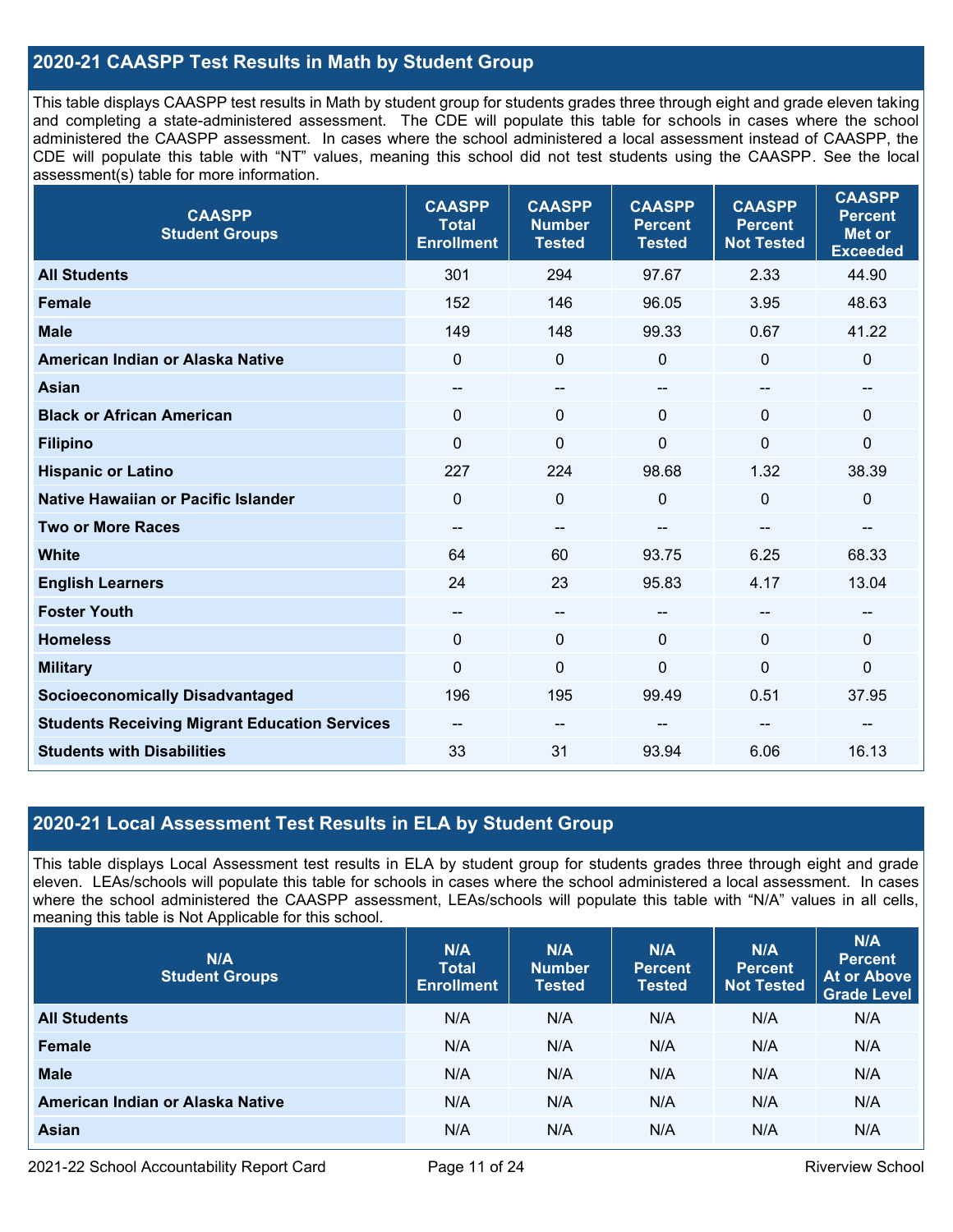| <b>Black or African American</b>                                                          | N/A | N/A | N/A | N/A | N/A |
|-------------------------------------------------------------------------------------------|-----|-----|-----|-----|-----|
| <b>Filipino</b>                                                                           | N/A | N/A | N/A | N/A | N/A |
| <b>Hispanic or Latino</b>                                                                 | N/A | N/A | N/A | N/A | N/A |
| Native Hawaiian or Pacific Islander                                                       | N/A | N/A | N/A | N/A | N/A |
| <b>Two or More Races</b>                                                                  | N/A | N/A | N/A | N/A | N/A |
| White                                                                                     | N/A | N/A | N/A | N/A | N/A |
| <b>English Learners</b>                                                                   | N/A | N/A | N/A | N/A | N/A |
| <b>Foster Youth</b>                                                                       | N/A | N/A | N/A | N/A | N/A |
| <b>Homeless</b>                                                                           | N/A | N/A | N/A | N/A | N/A |
| <b>Military</b>                                                                           | N/A | N/A | N/A | N/A | N/A |
| <b>Socioeconomically Disadvantaged</b>                                                    | N/A | N/A | N/A | N/A | N/A |
| <b>Students Receiving Migrant Education Services</b>                                      | N/A | N/A | N/A | N/A | N/A |
| <b>Students with Disabilities</b>                                                         | N/A | N/A | N/A | N/A | N/A |
| *At or above the grade-level standard in the context of the local assessment administered |     |     |     |     |     |

\*At or above the grade-level standard in the context of the local assessment administered.

## **2020-21 Local Assessment Test Results in Math by Student Group**

This table displays Local Assessment test results in Math by student group for students grades three through eight and grade eleven. LEAs/schools will populate this table for schools in cases where the school administered a local assessment. In cases where the school administered the CAASPP assessment, LEAs/schools will populate this table with "N/A" values in all cells, meaning this table is Not Applicable for this school.

| N/A<br><b>Student Groups</b>                         | N/A<br><b>Total</b><br><b>Enrollment</b> | N/A<br><b>Number</b><br><b>Tested</b> | N/A<br><b>Percent</b><br><b>Tested</b> | N/A<br><b>Percent</b><br><b>Not Tested</b> | N/A<br><b>Percent</b><br><b>At or Above</b><br><b>Grade Level</b> |
|------------------------------------------------------|------------------------------------------|---------------------------------------|----------------------------------------|--------------------------------------------|-------------------------------------------------------------------|
| <b>All Students</b>                                  | N/A                                      | N/A                                   | N/A                                    | N/A                                        | N/A                                                               |
| <b>Female</b>                                        | N/A                                      | N/A                                   | N/A                                    | N/A                                        | N/A                                                               |
| <b>Male</b>                                          | N/A                                      | N/A                                   | N/A                                    | N/A                                        | N/A                                                               |
| American Indian or Alaska Native                     | N/A                                      | N/A                                   | N/A                                    | N/A                                        | N/A                                                               |
| <b>Asian</b>                                         | N/A                                      | N/A                                   | N/A                                    | N/A                                        | N/A                                                               |
| <b>Black or African American</b>                     | N/A                                      | N/A                                   | N/A                                    | N/A                                        | N/A                                                               |
| <b>Filipino</b>                                      | N/A                                      | N/A                                   | N/A                                    | N/A                                        | N/A                                                               |
| <b>Hispanic or Latino</b>                            | N/A                                      | N/A                                   | N/A                                    | N/A                                        | N/A                                                               |
| Native Hawaiian or Pacific Islander                  | N/A                                      | N/A                                   | N/A                                    | N/A                                        | N/A                                                               |
| <b>Two or More Races</b>                             | N/A                                      | N/A                                   | N/A                                    | N/A                                        | N/A                                                               |
| <b>White</b>                                         | N/A                                      | N/A                                   | N/A                                    | N/A                                        | N/A                                                               |
| <b>English Learners</b>                              | N/A                                      | N/A                                   | N/A                                    | N/A                                        | N/A                                                               |
| <b>Foster Youth</b>                                  | N/A                                      | N/A                                   | N/A                                    | N/A                                        | N/A                                                               |
| <b>Homeless</b>                                      | N/A                                      | N/A                                   | N/A                                    | N/A                                        | N/A                                                               |
| <b>Military</b>                                      | N/A                                      | N/A                                   | N/A                                    | N/A                                        | N/A                                                               |
| <b>Socioeconomically Disadvantaged</b>               | N/A                                      | N/A                                   | N/A                                    | N/A                                        | N/A                                                               |
| <b>Students Receiving Migrant Education Services</b> | N/A                                      | N/A                                   | N/A                                    | N/A                                        | N/A                                                               |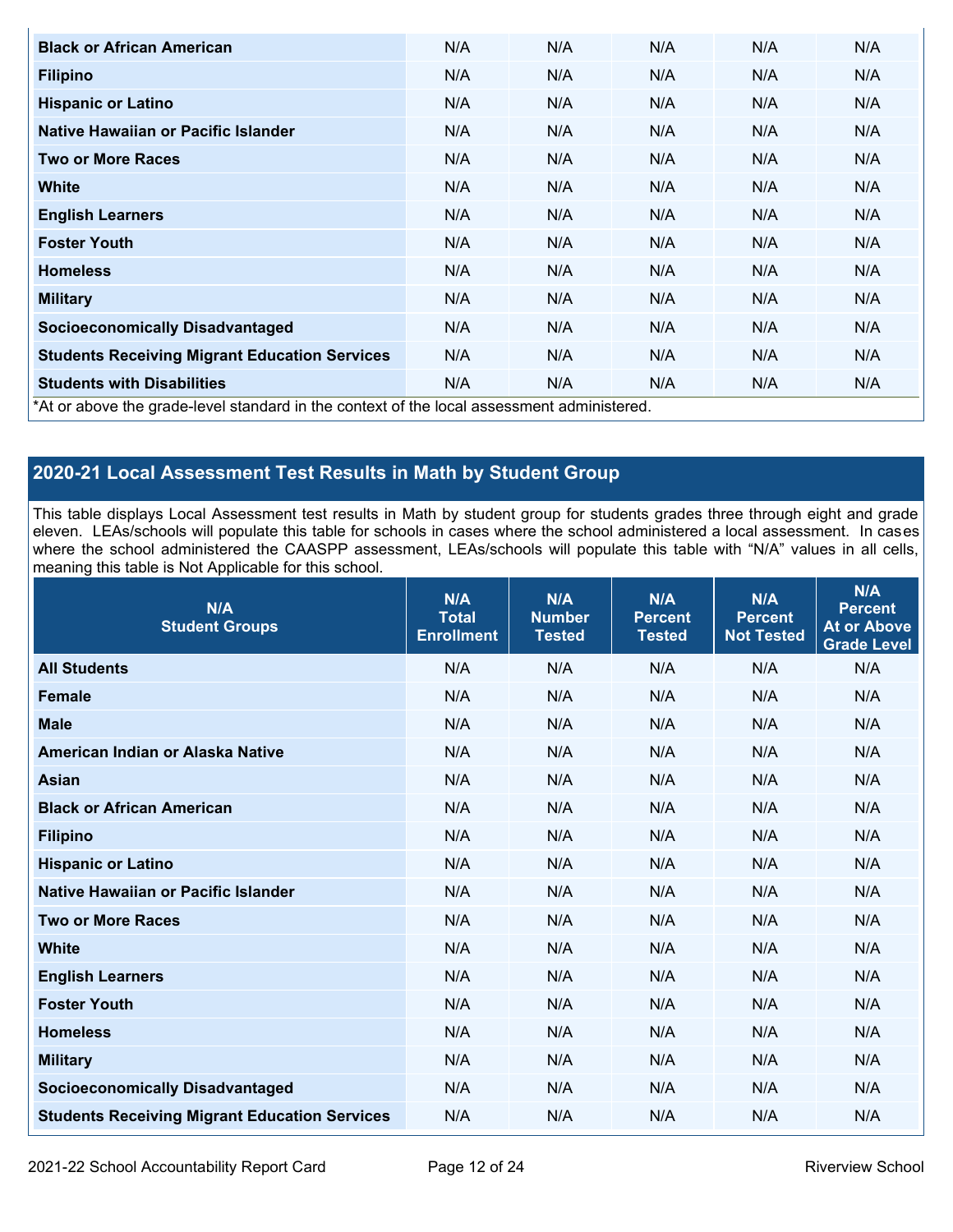| <b>Students with Disabilities</b>                                                           | N/A | N/A | N/A | N/A | N/A |  |  |
|---------------------------------------------------------------------------------------------|-----|-----|-----|-----|-----|--|--|
| *At as above the escale level standard in the context of the local accordinate admissioned. |     |     |     |     |     |  |  |

\*At or above the grade-level standard in the context of the local assessment administered.

## **CAASPP Test Results in Science for All Students**

This table displays the percentage of all students grades five, eight, and High School meeting or exceeding the State Standard.

The 2019-2020 data cells with N/A values indicate that the 2019-2020 data are not available due to the COVID-19 pandemic and resulting summative testing suspension. The Executive Order N-30-20 was issued which waived the assessment, accountability, and reporting requirements for the 2019-2020 school year.

For any 2020-2021 data cells with N/T values indicate that this school did not test students using the CAASPP Science.

| <b>Subject</b>                                  | <b>School</b> | <b>School</b> | <b>District</b> | District | <b>State</b> | <b>State</b> |
|-------------------------------------------------|---------------|---------------|-----------------|----------|--------------|--------------|
|                                                 | 2019-20       | 2020-21       | 2019-20         | 2020-21  | 2019-20      | 2020-21      |
| <b>Science</b><br>(grades 5, 8 and high school) | N/A           | ΝT            | N/A             | NT       | N/A          | 28.72        |

## **2020-21 CAASPP Test Results in Science by Student Group**

This table displays CAASPP test results in Science by student group for students grades five, eight, and High School. For any data cells with N/T values indicate that this school did not test students using the CAASPP Science.

| <b>Student Group</b>                                 | <b>Total</b><br><b>Enrollment</b> | <b>Number</b><br><b>Tested</b> | <b>Percent</b><br><b>Tested</b> | <b>Percent</b><br><b>Not Tested</b> | <b>Percent</b><br><b>Met or</b><br><b>Exceeded</b> |
|------------------------------------------------------|-----------------------------------|--------------------------------|---------------------------------|-------------------------------------|----------------------------------------------------|
| <b>All Students</b>                                  | 110                               | <b>NT</b>                      | <b>NT</b>                       | <b>NT</b>                           | <b>NT</b>                                          |
| <b>Female</b>                                        | 61                                | <b>NT</b>                      | <b>NT</b>                       | <b>NT</b>                           | <b>NT</b>                                          |
| <b>Male</b>                                          | 49                                | <b>NT</b>                      | <b>NT</b>                       | <b>NT</b>                           | <b>NT</b>                                          |
| American Indian or Alaska Native                     | $\mathbf 0$                       | $\mathbf 0$                    | $\mathbf 0$                     | $\mathbf 0$                         | $\mathbf{0}$                                       |
| <b>Asian</b>                                         | $\overline{\phantom{a}}$          | <b>NT</b>                      | <b>NT</b>                       | <b>NT</b>                           | <b>NT</b>                                          |
| <b>Black or African American</b>                     | 0                                 | $\mathbf 0$                    | $\mathbf 0$                     | $\mathbf 0$                         | $\mathbf 0$                                        |
| <b>Filipino</b>                                      | 0                                 | $\mathbf 0$                    | $\mathbf{0}$                    | $\Omega$                            | $\mathbf 0$                                        |
| <b>Hispanic or Latino</b>                            | 84                                | <b>NT</b>                      | <b>NT</b>                       | <b>NT</b>                           | <b>NT</b>                                          |
| Native Hawaiian or Pacific Islander                  | $\mathbf 0$                       | $\mathbf 0$                    | $\mathbf{0}$                    | $\mathbf 0$                         | $\mathbf{0}$                                       |
| <b>Two or More Races</b>                             | $\Omega$                          | $\mathbf 0$                    | $\mathbf{0}$                    | $\mathbf{0}$                        | $\mathbf{0}$                                       |
| <b>White</b>                                         | 23                                | <b>NT</b>                      | <b>NT</b>                       | <b>NT</b>                           | <b>NT</b>                                          |
| <b>English Learners</b>                              | --                                | <b>NT</b>                      | <b>NT</b>                       | <b>NT</b>                           | <b>NT</b>                                          |
| <b>Foster Youth</b>                                  | $-$                               | <b>NT</b>                      | <b>NT</b>                       | <b>NT</b>                           | <b>NT</b>                                          |
| <b>Homeless</b>                                      | 0                                 | $\mathbf{0}$                   | $\mathbf 0$                     | $\mathbf 0$                         | $\mathbf 0$                                        |
| <b>Military</b>                                      | $\Omega$                          | $\mathbf 0$                    | $\mathbf{0}$                    | $\mathbf{0}$                        | $\mathbf{0}$                                       |
| <b>Socioeconomically Disadvantaged</b>               | 73                                | <b>NT</b>                      | <b>NT</b>                       | <b>NT</b>                           | <b>NT</b>                                          |
| <b>Students Receiving Migrant Education Services</b> |                                   | <b>NT</b>                      | <b>NT</b>                       | <b>NT</b>                           | <b>NT</b>                                          |
| <b>Students with Disabilities</b>                    | $\qquad \qquad -$                 | <b>NT</b>                      | <b>NT</b>                       | <b>NT</b>                           | <b>NT</b>                                          |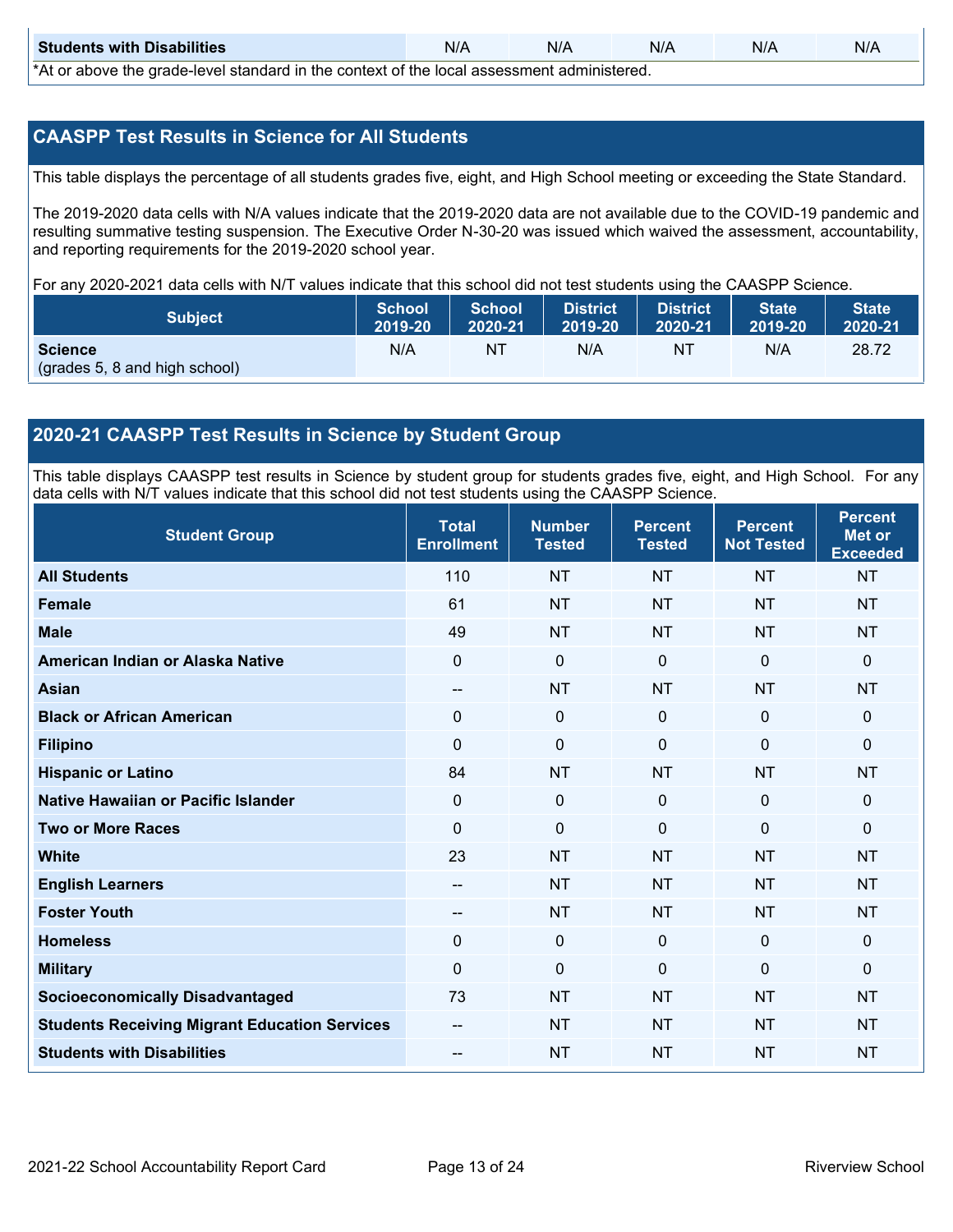## **B. Pupil Outcomes State Priority: Other Pupil Outcomes**

The SARC provides the following information relevant to the State priority: Other Pupil Outcomes (Priority 8): Pupil outcomes in the subject area of physical education.

## **2020-21 California Physical Fitness Test Results**

Due to the COVID-19 crisis, the Physical Fitness Test was suspended during the 2020-2021 school year and therefore no data are reported and each cell in this table is populated with "N/A."

| <b>Grade Level</b> | <b>Four of Six Fitness Standards</b> | <b>Five of Six Fitness Standards</b> | Percentage of Students Meeting   Percentage of Students Meeting   Percentage of Students Meeting  <br><b>Six of Six Fitness Standards</b> |
|--------------------|--------------------------------------|--------------------------------------|-------------------------------------------------------------------------------------------------------------------------------------------|
| Grade 5            | N/A                                  | N/A                                  | N/A                                                                                                                                       |
| Grade 7            | N/A                                  | N/A                                  | N/A                                                                                                                                       |
| Grade 9            | N/A                                  | N/A                                  | N/A                                                                                                                                       |

## **C. Engagement State Priority: Parental Involvement**

The SARC provides the following information relevant to the State priority: Parental Involvement (Priority 3): Efforts the school district makes to seek parent input in making decisions regarding the school district and at each school site.

### **2021-22 Opportunities for Parental Involvement**

Communication with parents and family participation are essential elements for the success in our students. Riverview Elementary School endeavors to involve parents by exchanging information to help parents understand how they can support school programs and offering opportunities for the participation in school activities.

Under traditional school year conditions, the following parent involvement activities take place: Annual family events include activities such as concerts, Fiesta Parade, SCICON Parent Night, Eighth Grade Parent Night, Family Movie Night, Pastries with Parents, Open House, Title 1 Parent Night, Parent, Education Nights and Back to School Night. Parents also participate in parent teacher conferences, they serve as chaperones on school trips, help with book fairs, school fund raisers, celebrations and awards events. Parents also serve on committees including Parent Teacher Club, School Site Council, English Learner Advisory Council, and District Advisory Council. The parent involvement policy and school-parent compact were updated in December 2021.

Communication between the school and home is provided through monthly newsletters, phone call out systems, classroom notes, Parent Square, Peachjar and bulletins. Riverview has a current website that includes access to Power School (student grades), the school calendar, and other notifications. Each year Riverview participates in a parent survey. Information from the surveys is shared with district administration, parents, and staff. This helpful information allows the school to celebrate successes and be made aware of areas of need. All communications are provided in English and Spanish. There are numerous and varied opportunities for parent involvement, all of which will be adjusted during this pandemic, many of which took place virtually.

The parents desiring more information may contact the Riverview Principal, Josh Darnell (559) 305-7290.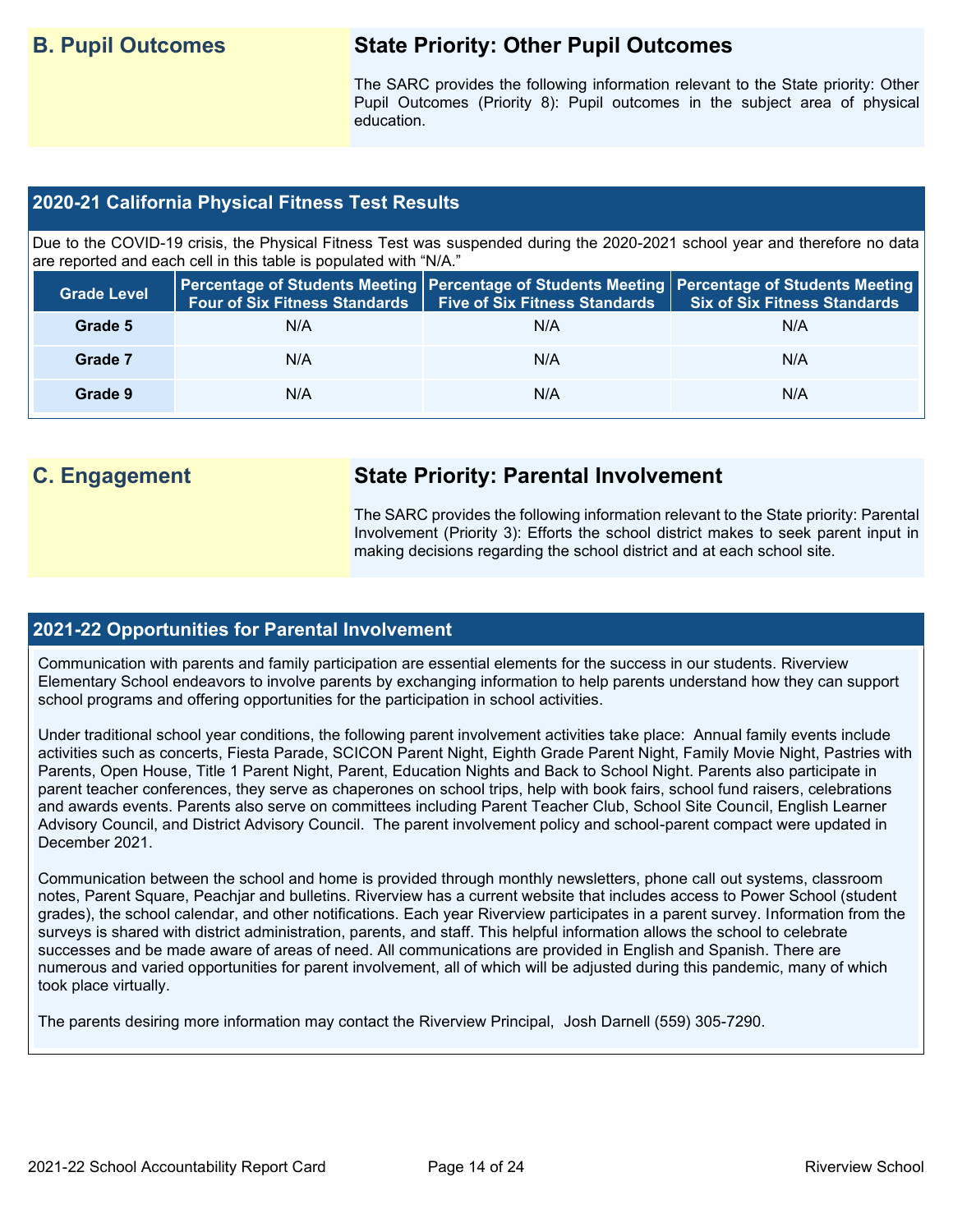## **2020-21 Chronic Absenteeism by Student Group**

| <b>Student Group</b>                                 | <b>Cumulative</b><br><b>Enrollment</b> | <b>Chronic</b><br><b>Absenteeism</b><br><b>Eligible Enrollment</b> | <b>Chronic</b><br><b>Absenteeism</b><br><b>Count</b> | <b>Chronic</b><br><b>Absenteeism</b><br><b>Rate</b> |
|------------------------------------------------------|----------------------------------------|--------------------------------------------------------------------|------------------------------------------------------|-----------------------------------------------------|
| <b>All Students</b>                                  | 465                                    | 456                                                                | 18                                                   | 3.9                                                 |
| <b>Female</b>                                        | 236                                    | 230                                                                | $\overline{7}$                                       | 3.0                                                 |
| <b>Male</b>                                          | 229                                    | 226                                                                | 11                                                   | 4.9                                                 |
| American Indian or Alaska Native                     | 1                                      | 1                                                                  | $\mathbf{0}$                                         | 0.0                                                 |
| <b>Asian</b>                                         | 8                                      | 8                                                                  | $\mathbf 0$                                          | 0.0                                                 |
| <b>Black or African American</b>                     | $\Omega$                               | $\Omega$                                                           | $\mathbf{0}$                                         | 0.0                                                 |
| <b>Filipino</b>                                      | 1                                      | $\mathbf 1$                                                        | $\mathbf{0}$                                         | 0.0                                                 |
| <b>Hispanic or Latino</b>                            | 351                                    | 344                                                                | 15                                                   | 4.4                                                 |
| Native Hawaiian or Pacific Islander                  | 0                                      | $\mathbf 0$                                                        | $\mathbf 0$                                          | 0.0                                                 |
| <b>Two or More Races</b>                             | 6                                      | 6                                                                  | 1                                                    | 16.7                                                |
| <b>White</b>                                         | 98                                     | 96                                                                 | 2                                                    | 2.1                                                 |
| <b>English Learners</b>                              | 58                                     | 57                                                                 | 5                                                    | 8.8                                                 |
| <b>Foster Youth</b>                                  | 3                                      | 3                                                                  | $\Omega$                                             | 0.0                                                 |
| <b>Homeless</b>                                      | $\Omega$                               | $\mathbf 0$                                                        | $\Omega$                                             | 0.0                                                 |
| <b>Socioeconomically Disadvantaged</b>               | 317                                    | 314                                                                | 16                                                   | 5.1                                                 |
| <b>Students Receiving Migrant Education Services</b> | 8                                      | 8                                                                  | 2                                                    | 25.0                                                |
| <b>Students with Disabilities</b>                    | 44                                     | 44                                                                 | $\overline{2}$                                       | 4.5                                                 |

## **C. Engagement State Priority: School Climate**

The SARC provides the following information relevant to the State priority: School Climate (Priority 6):

- Pupil suspension rates;
- Pupil expulsion rates; and
- Other local measures on the sense of safety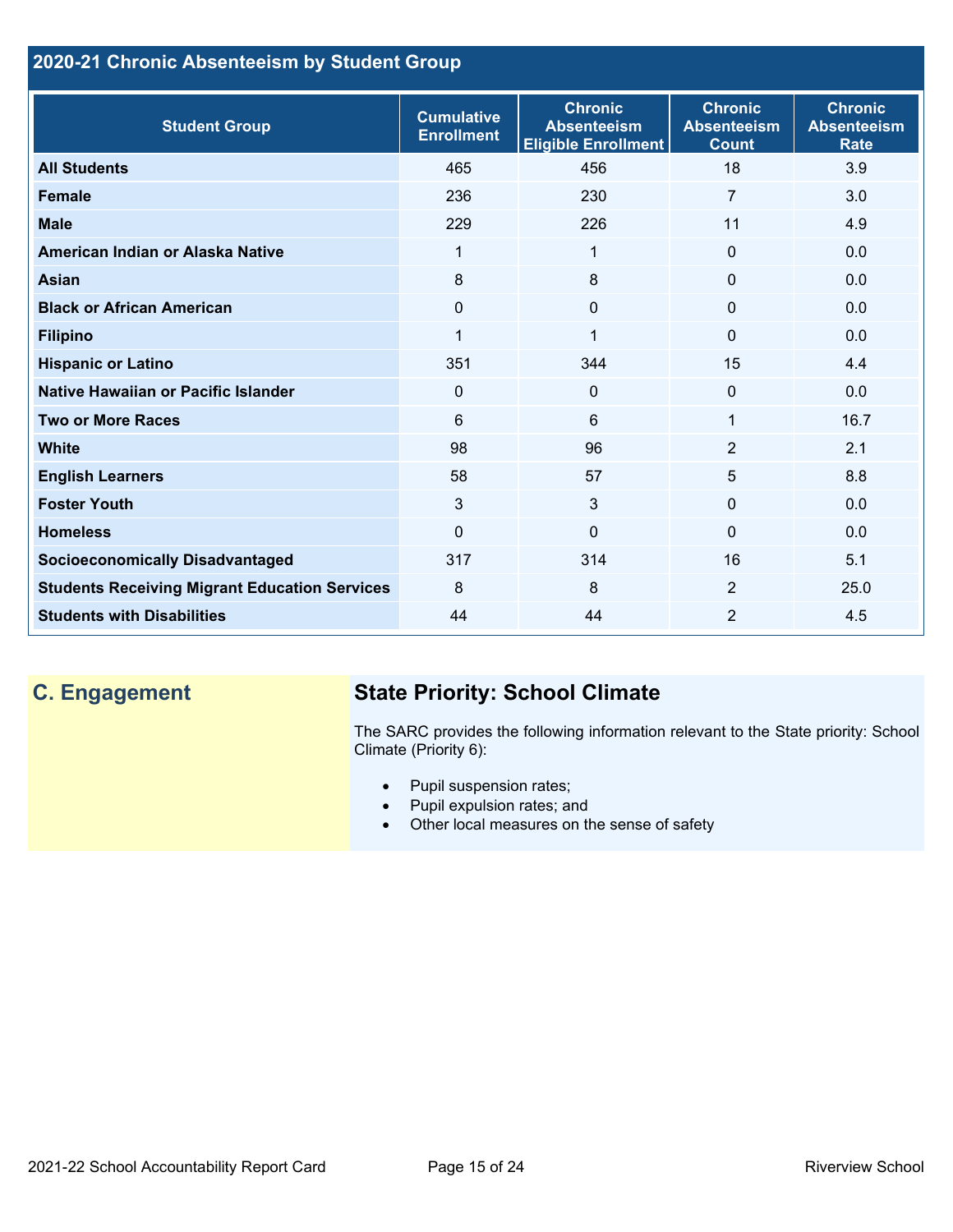## **Suspensions and Expulsions**

This table displays suspensions and expulsions data collected between July through June, each full school year respectively. Data collected during the 2020-21 school year may not be comparable to earlier years of this collection due to differences in learning mode instruction in response to the COVID-19 pandemic.

| <b>Subject</b>     | <b>School</b><br>2018-19 | <b>School</b><br>2020-21 | <b>District</b><br>2018-19 | <b>District</b><br>2020-21 | <b>State</b><br>2018-19 | <b>State</b><br>2020-21 |
|--------------------|--------------------------|--------------------------|----------------------------|----------------------------|-------------------------|-------------------------|
| <b>Suspensions</b> | 1.58                     | .08                      | 3.08                       | 0.53                       | 3.47                    | 0.20                    |
| <b>Expulsions</b>  | 0.00                     | 0.00                     | 0.02                       | 0.00                       | 0.08                    | 0.00                    |

This table displays suspensions and expulsions data collected between July through February, partial school year due to the COVID-19 pandemic. The 2019-2020 suspensions and expulsions rate data are not comparable to other year data because the 2019-2020 school year is a partial school year due to the COVID-19 crisis. As such, it would be inappropriate to make any comparisons in rates of suspensions and expulsions in the 2019-2020 school year compared to other school years.

| <b>Subject</b>     | <b>School</b><br>2019-20 | <b>District</b><br>2019-20 | <b>State</b><br>2019-20 |
|--------------------|--------------------------|----------------------------|-------------------------|
| <b>Suspensions</b> | 0.78                     | 2.38                       | 2.45                    |
| <b>Expulsions</b>  | 0.00                     | 0.00                       | 0.05                    |

## **2020-21 Suspensions and Expulsions by Student Group**

| <b>Student Group</b>                                 | <b>Suspensions Rate</b> | <b>Expulsions Rate</b> |
|------------------------------------------------------|-------------------------|------------------------|
| <b>All Students</b>                                  | 1.08                    | 0.00                   |
| <b>Female</b>                                        | 1.69                    | 0.00                   |
| <b>Male</b>                                          | 0.44                    | 0.00                   |
| American Indian or Alaska Native                     | 0.00                    | 0.00                   |
| <b>Asian</b>                                         | 0.00                    | 0.00                   |
| <b>Black or African American</b>                     | 0.00                    | 0.00                   |
| <b>Filipino</b>                                      | 0.00                    | 0.00                   |
| <b>Hispanic or Latino</b>                            | 1.14                    | 0.00                   |
| Native Hawaiian or Pacific Islander                  | 0.00                    | 0.00                   |
| <b>Two or More Races</b>                             | 0.00                    | 0.00                   |
| <b>White</b>                                         | 1.02                    | 0.00                   |
| <b>English Learners</b>                              | 0.00                    | 0.00                   |
| <b>Foster Youth</b>                                  | 0.00                    | 0.00                   |
| <b>Homeless</b>                                      | 0.00                    | 0.00                   |
| <b>Socioeconomically Disadvantaged</b>               | 1.58                    | 0.00                   |
| <b>Students Receiving Migrant Education Services</b> | 0.00                    | 0.00                   |
| <b>Students with Disabilities</b>                    | 2.27                    | 0.00                   |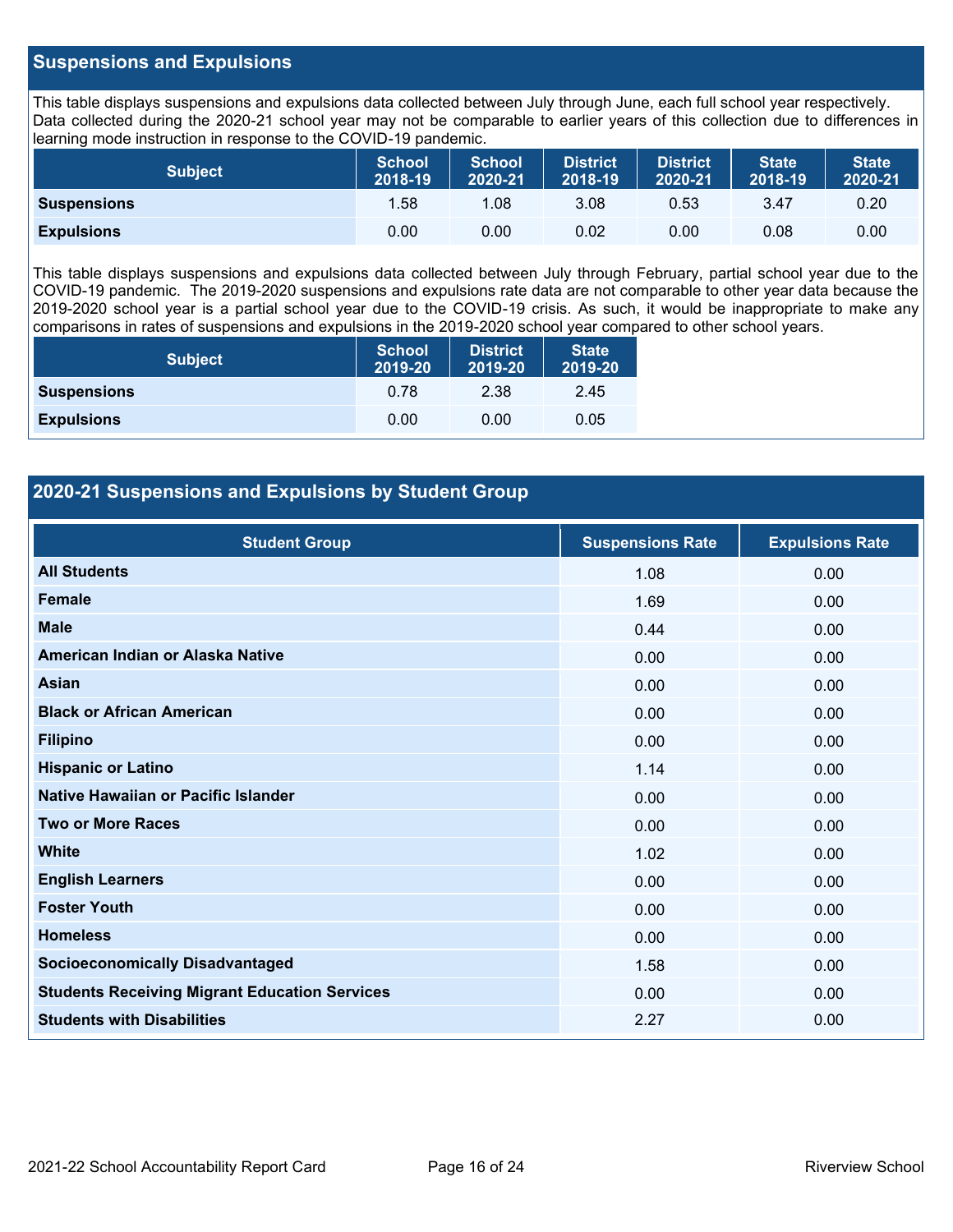### **2021-22 School Safety Plan**

Safety of students and staff is a primary concern of Riverview Elementary School. Before, during, and after school, the campus is monitored by assigned staff. All visitors must sign in at the office and wear appropriate identification while on campus.

The comprehensive school safety plan is designed to assist in preparing for emergencies, managing emergency response efforts, and maintaining a safe school environment. The plan requires identification of security needs, development of prevention and intervention techniques, evaluation of physical facilities, and communication with staff and students. Components of the plan include: child abuse reporting procedures, procedures for teacher notification of dangerous pupils, disaster response procedures, procedures for safe ingress and egress from school, sexual harassment policies, and suspension and expulsion policies. The safety plan is reviewed annually, updated as needed, and fully compliant with federal and state regulations. The plan was last reviewed/updated in September 2021 and discussed with staff in October 2021. The school site council reviewed and approved the safety plan at the December 13, 2021 SSC meeting. An updated copy is available to the public at the school office.

The schools disaster preparedness plan includes steps for ensuring the safety of students and staff during a disaster. Emergency preparedness drills are conducted regularly and the school staff is appropriately trained.

## **D. Other SARC Information Information Required in the SARC**

The information in this section is required to be in the SARC but is not included in the state priorities for LCFF.

### **2018-19 Elementary Average Class Size and Class Size Distribution**

This table displays the 2018-19 average class size and class size distribution. The columns titled "Number of Classes" indicates how many classes fall into each size category (a range of total students per class). The "Other" category is for multigrade level classes.

| <b>Grade Level</b> | Average<br><b>Class Size</b> | 1-20 Students | Number of Classes with   Number of Classes with   Number of Classes with<br>21-32 Students | 33+ Students |
|--------------------|------------------------------|---------------|--------------------------------------------------------------------------------------------|--------------|
| Κ                  | 25                           |               |                                                                                            |              |
|                    | 25                           |               | ◠                                                                                          |              |
|                    | 25                           |               | ◠                                                                                          |              |
|                    | 26                           |               | ◠                                                                                          |              |
|                    | 29                           |               |                                                                                            |              |
|                    | 31                           |               | ◠                                                                                          |              |
|                    | 27                           |               | 10                                                                                         |              |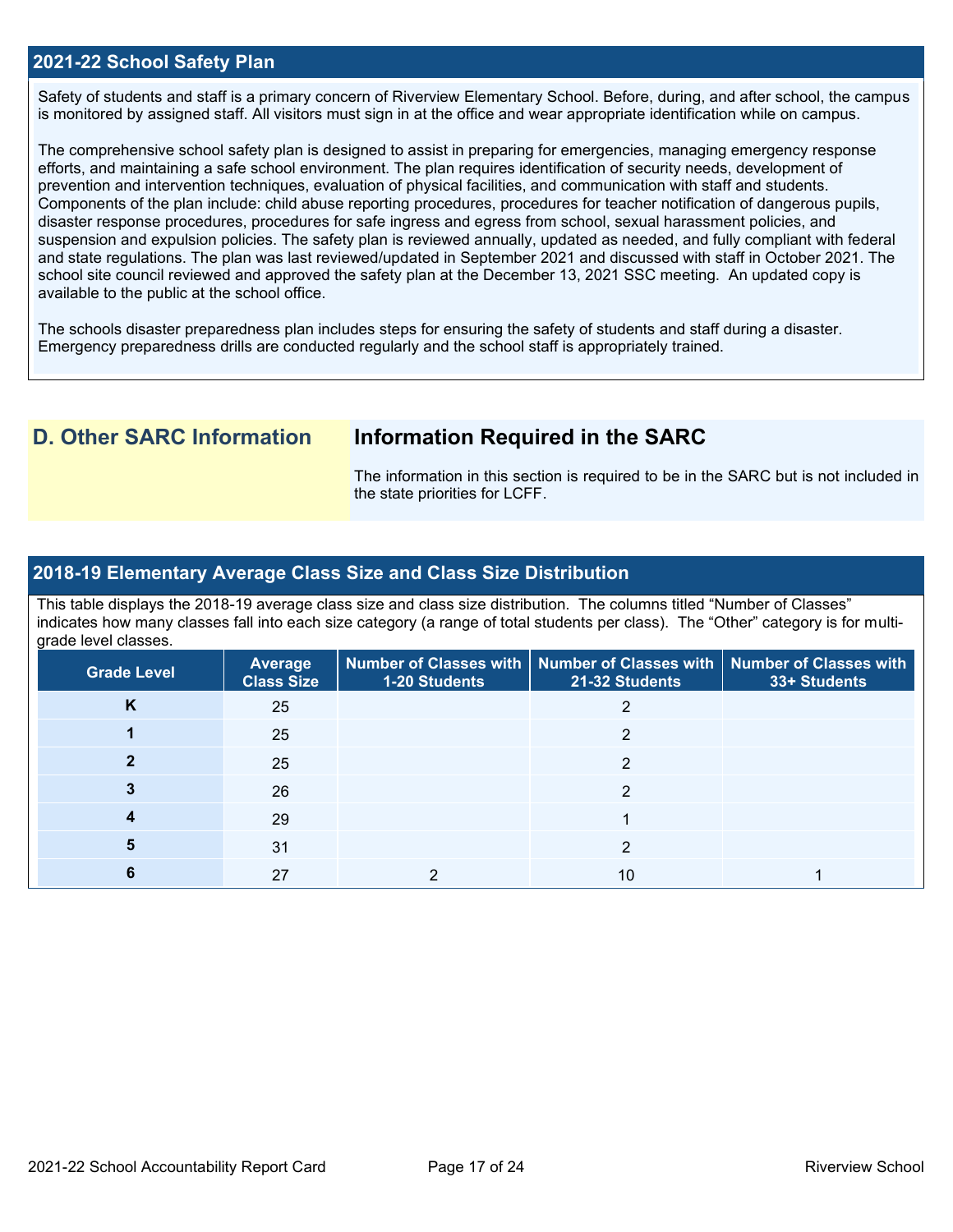## **2019-20 Elementary Average Class Size and Class Size Distribution**

This table displays the 2019-20 average class size and class size distribution. The columns titled "Number of Classes" indicates how many classes fall into each size category (a range of total students per class). The "Other" category is for multi-grade level classes.

| <b>Grade Level</b> | <b>Average</b><br><b>Class Size</b> | 1-20 Students | Number of Classes with   Number of Classes with   Number of Classes with<br>21-32 Students | 33+ Students |
|--------------------|-------------------------------------|---------------|--------------------------------------------------------------------------------------------|--------------|
| n.                 | 26                                  |               |                                                                                            |              |
|                    | 25                                  |               | っ                                                                                          |              |
|                    | 26                                  |               | 2                                                                                          |              |
|                    | 26                                  |               | ◠                                                                                          |              |
|                    | 30                                  |               | ≘                                                                                          |              |
| 5                  | 32                                  |               |                                                                                            |              |
|                    | 26                                  |               | 10                                                                                         |              |

## **2020-21 Elementary Average Class Size and Class Size Distribution**

This table displays the 2020-21 average class size and class size distribution. The columns titled "Number of Classes" indicates how many classes fall into each size category (a range of total students per class). The "Other" category is for multi-grade level classes.

| <b>Grade Level</b> | <b>Average</b><br><b>Class Size</b> | 1-20 Students | Number of Classes with   Number of Classes with   Number of Classes with<br>21-32 Students | 33+ Students |
|--------------------|-------------------------------------|---------------|--------------------------------------------------------------------------------------------|--------------|
| K                  | 20                                  |               |                                                                                            |              |
|                    | 17                                  |               |                                                                                            |              |
|                    | 14                                  | 3             |                                                                                            |              |
|                    | 22                                  |               |                                                                                            |              |
|                    | 23                                  |               | ≘                                                                                          |              |
|                    | 20                                  |               | ◠                                                                                          |              |
|                    | 27                                  |               | 6                                                                                          |              |

## **2020-21 Ratio of Pupils to Academic Counselor**

This table displays the ratio of pupils to Academic Counselor. One full time equivalent (FTE) equals one staff member working full time; one FTE could also represent two staff members who each work 50 percent of full time.

| <b>Title</b>                        | <b>Ratio</b> |
|-------------------------------------|--------------|
| <b>Pupils to Academic Counselor</b> |              |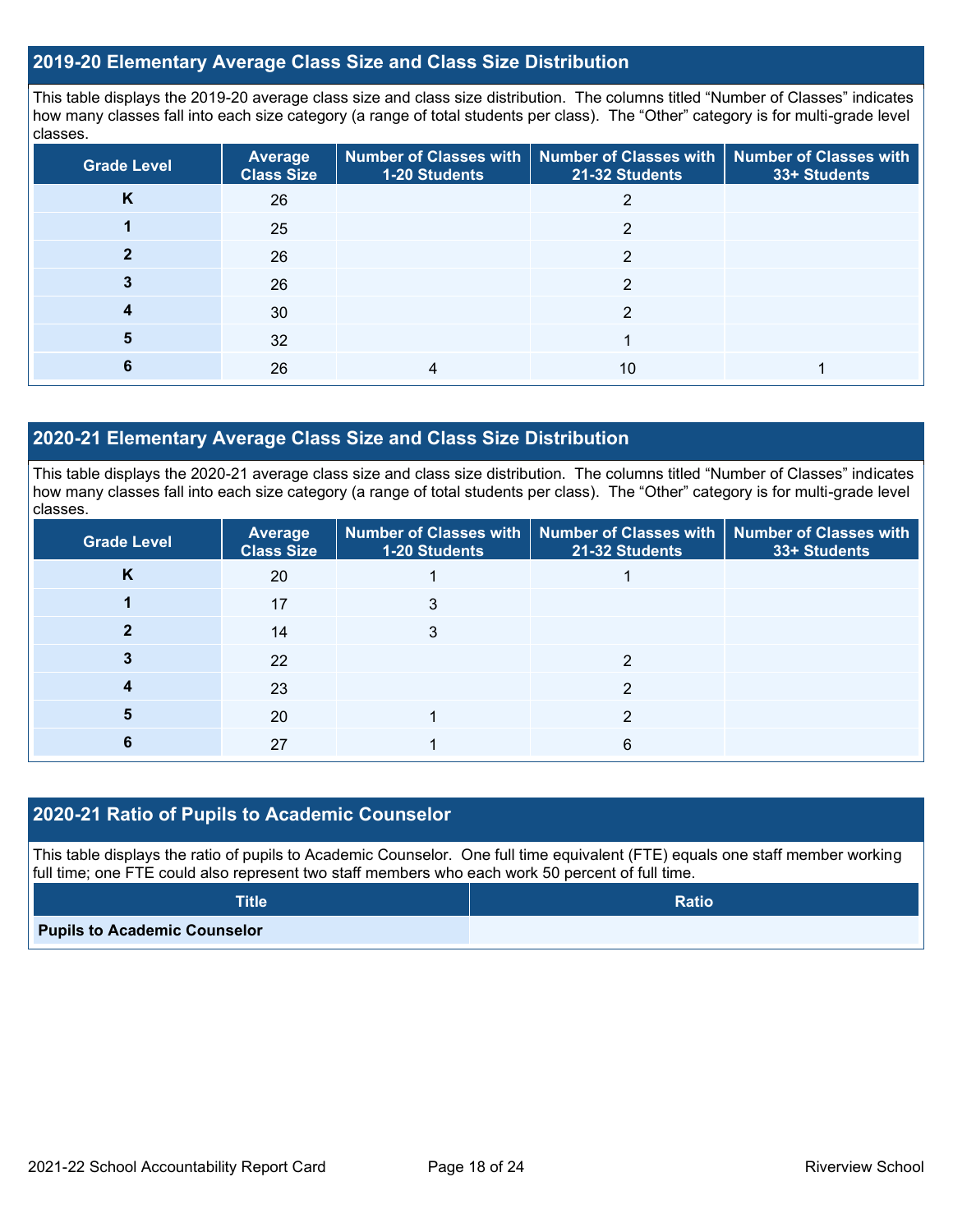## **2020-21 Student Support Services Staff**

This table displays the number of FTE support staff assigned to this school. One full time equivalent (FTE) equals one staff member working full time; one FTE could also represent two staff members who each work 50 percent of full time.

| <b>Title</b>                                                         | <b>Number of FTE Assigned to School</b> |
|----------------------------------------------------------------------|-----------------------------------------|
| <b>Counselor (Academic, Social/Behavioral or Career Development)</b> | $\Omega$                                |
| Library Media Teacher (Librarian)                                    | $\mathbf{0}$                            |
| <b>Library Media Services Staff (Paraprofessional)</b>               | $\overline{0}$                          |
| <b>Psychologist</b>                                                  | 0.5                                     |
| <b>Social Worker</b>                                                 | $\Omega$                                |
| <b>Speech/Language/Hearing Specialist</b>                            | $\Omega$                                |
| <b>Resource Specialist (non-teaching)</b>                            | $\Omega$                                |
| <b>Other</b>                                                         | 1.5                                     |

## **2019-20 Expenditures Per Pupil and School Site Teacher Salaries**

This table displays the 2019-20 expenditures per pupil and average teach salary for this school. Cells with N/A values do not require data.

| <b>Level</b>                                         | <b>Total</b><br><b>Expenditures</b><br><b>Per Pupil</b> | <b>Expenditures</b><br><b>Per Pupil</b><br>(Restricted) | <b>Expenditures</b><br><b>Per Pupil</b><br>(Unrestricted) | <b>Average</b><br><b>Teacher</b><br><b>Salary</b> |
|------------------------------------------------------|---------------------------------------------------------|---------------------------------------------------------|-----------------------------------------------------------|---------------------------------------------------|
| <b>School Site</b>                                   | \$6,153.07                                              | \$923.10                                                | \$5,229.98                                                | \$74,500.16                                       |
| <b>District</b>                                      | N/A                                                     | N/A                                                     | \$7,477.39                                                | \$75,311                                          |
| <b>Percent Difference - School Site and District</b> | N/A                                                     | N/A                                                     | $-35.4$                                                   | $-1.1$                                            |
| <b>State</b>                                         |                                                         |                                                         | \$8,444                                                   | \$81,044                                          |
| <b>Percent Difference - School Site and State</b>    | N/A                                                     | N/A                                                     | $-47.0$                                                   | $-8.4$                                            |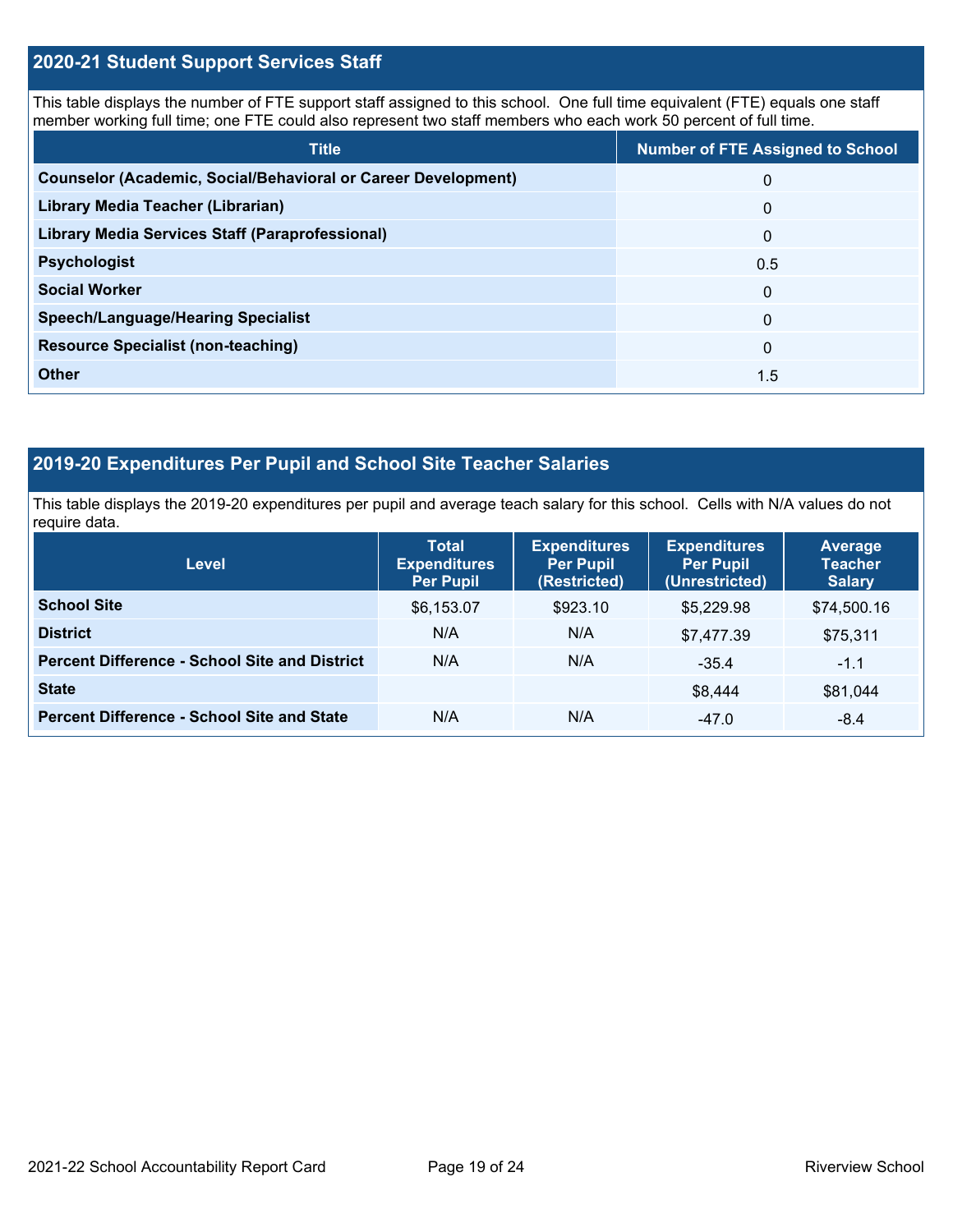## **2020-21 Types of Services Funded**

Title I, and Local Control Funding Formula (LCFF)

Riverview Elementary School receives general State of California and state lottery funds which are used to run our "base" school programs. In addition, RES benefits from Title 1 funds.

These funds have enabled Riverview to provide intervention, enrichment, and social/emotional support systems. In addition, supplemental and concentrated funds along with Title 1 funds help support programs such as, Puente a Tecnologia, Special Education, ELD, ASP, PBIS, CARE, and parent education opportunities.

Riverview Elementary School provides extended library hours, intervention opportunities, supplemental materials and supplies that enhance or extend the core curricular program are provided for students. Title 1 - funding from Title 1 is used to provide intervention activities during the regular day and after school hours. It is also used to promote parent involvement, professional development, as well as supplemental intervention. The School Site Council reviews the School Plan for Student Achievement annually. The SSC also reviews site expenditures and student performance to modify the plan to address the needs of all students.

KCUSD provides Riverview School with a review of the KCUSD Instructional Action Plan on an annual basis. The actions and goals of this plan provide the framework for the academic operation of Riverview.

## **2019-20 Teacher and Administrative Salaries**

This table displays the 2019-20 Teacher and Administrative salaries. For detailed information on salaries, see the CDE Certification Salaries & Benefits web page at [http://www.cde.ca.gov/ds/fd/cs/.](http://www.cde.ca.gov/ds/fd/cs/)

| Category                                             | <b>District</b><br><b>Amount</b> | <b>State Average</b><br>for Districts<br>in Same Category |
|------------------------------------------------------|----------------------------------|-----------------------------------------------------------|
| <b>Beginning Teacher Salary</b>                      | \$48,010                         | \$51,029                                                  |
| <b>Mid-Range Teacher Salary</b>                      | \$69,956                         | \$78,583                                                  |
| <b>Highest Teacher Salary</b>                        | \$102,133                        | \$99,506                                                  |
| <b>Average Principal Salary (Elementary)</b>         | \$123,232                        | \$124,576                                                 |
| <b>Average Principal Salary (Middle)</b>             | \$132,992                        | \$131,395                                                 |
| <b>Average Principal Salary (High)</b>               | \$147,623                        | \$144,697                                                 |
| <b>Superintendent Salary</b>                         | \$223,065                        | \$240,194                                                 |
| <b>Percent of Budget for Teacher Salaries</b>        | 28%                              | 34%                                                       |
| <b>Percent of Budget for Administrative Salaries</b> | 6%                               | 6%                                                        |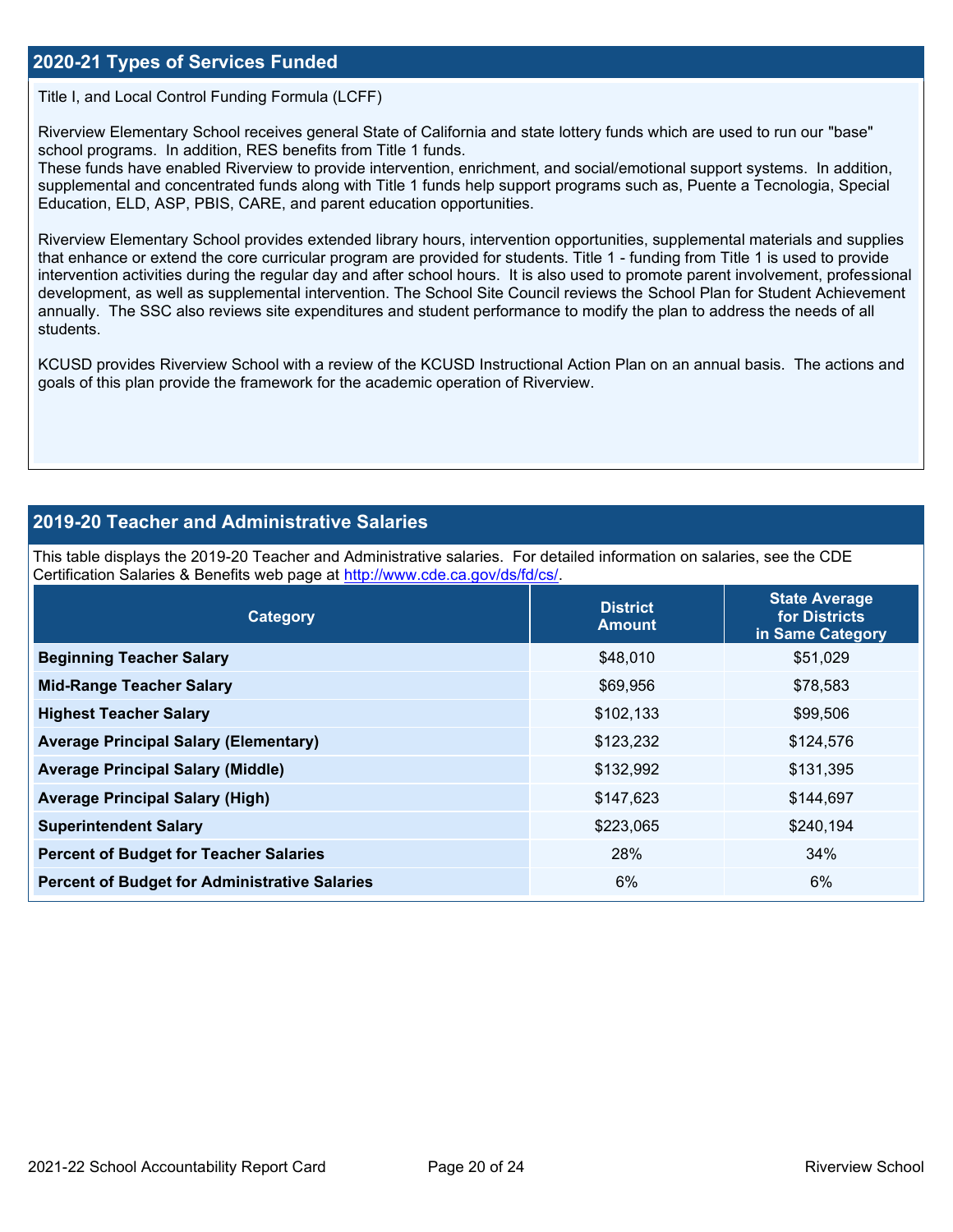### **Professional Development**

Students attend school for 180 instructional days. Teachers attend an additional five days. Three days are for professional development. The remaining two days are used for staff meetings and room preparation.

Professional development at Riverview Elementary School is designed to meet the individual needs of teachers as well as broader school concerns. Professional development may take the form of training, coaching, peer observation, or constructive self-reflection and are consistent with our school vision and goals. Principal, teachers, instructional aides, and other support personnel may take part in these activities. This year's focus as decided by the staff is around "Writing Across the Curriculum," with a specific focus on implementation of thinking maps, modeling, and use of complete sentences.

For the 17-18 and 18-19 school years, staff studied researched based best instructional practices, learner engagement strategies, and lesson design to meet the needs of students performing below proficiency. Staff, grade level, and vertical team meetings also provide regular opportunities for professional collaboration, as do district data analysis and interpretation committee meetings. A professional learning community continues to meet throughout the school year to plan, implement, observe, and reflect on instructional strategies. The district provides early release of students every Wednesday to allow teachers time to reflect on the Cycle of Inquiry, including review of student data, planning instruction, and collaboration. Teachers received specific training at the August Buy-Back days. District instructional coaches followed-up with additional training days, observations, modeling and feedback. Riverview administration also participated in this staff development. Administrators work on teams to observe their site teachers and teachers at other sites to provide feedback. All ELA teachers were trained throughout the year on "Write from the Beginning and Beyond." The "Write from the Beginning" training were held approximately one Wednesday each month for the last several years. Several teachers also participated in NGSS training.

In 2019-2020 in addition to the district provided professional development, Riverview staff participated in Autism Training and Safety Care Training. We continue to focus on Collaborative Teams and data analysis to the individual student level. Schoolwide we have placed a focus on Math RtI and utilize data to drive the instruction during this time. Four teachers have joined the NGSS team and participate in trainings and lesson studies around Science. Riverview Elementary School continues to emphasize collaborative team building, assessment and data collection, and effective teaching strategies in its professional development program. Staff, grade level, and vertical team meetings also provide regular opportunities for professional collaboration, as do district meetings. Teachers attend various conferences and workshops based on teacher needs. Buy-back and early release days provide time for quality professional development and collaboration. Wednesday early release days are utilized for Grade Level Collaboration Meetings and district Write from the Beginning Training. 2020 professional development included strategies for teaching distance education, including zoom, google classroom, Kami, Screencastify, pear, parent square, clever, and jamboards. 2021 professional development includes Social Emotional Learning as well as "All for Youth" implementation.

Riverview also continues to engage in Professional Learning Communities (PLCs), assessment and data collection, and effective teaching strategies, with continuous monitoring of our significant subgroups: Students With Disabilities, English Language Learners, Hispanic, and Socio-economically Disadvantaged. To supplement student learning, the Riverview staff received training on ways to use "Thinking Maps" as an instructional strategy. There has been a focus on the PLC process using a guiding coalition to help determine best practices and most needed PD.

KCUSD Special Education Department provides monthly staff development for special education teachers and professional development for special education techs throughout the school year. The district Library-Media Teacher also coordinates ongoing professional development for district library technicians.

|  |  | This table displays the number of school days dedicated to staff development and continuous improvement. |  |
|--|--|----------------------------------------------------------------------------------------------------------|--|
|  |  |                                                                                                          |  |

| <b>Subiect</b> \                                                                |    | 2019-20   2020-21   2021-22 |    |
|---------------------------------------------------------------------------------|----|-----------------------------|----|
| Number of school days dedicated to Staff Development and Continuous Improvement | 42 | 42                          | 42 |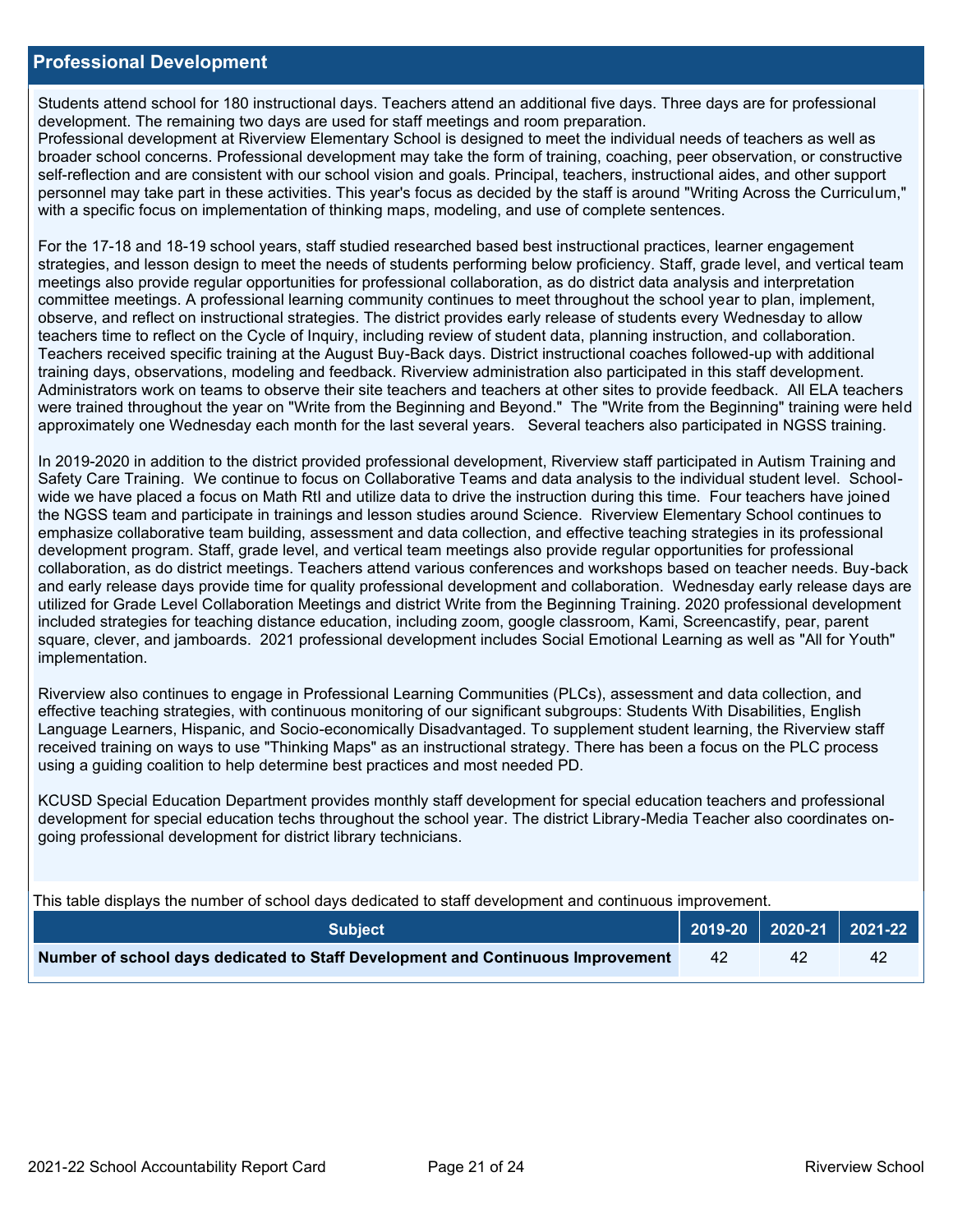# **Kings Canyon Joint Unified School District 2020-21 Local Accountability Report Card (LARC) Addendum**

## **Local Accountability Report Card (LARC) Addendum**

**2020-21 Local Accountability Report Card (LARC) Addendum Overview**



On July 14, 2021, the California State Board of Education (SBE) determined that the California Department of Education (CDE) will use the SARC as the mechanism to conduct a one-time data collection of the LEA-level aggregate test results of all school's local assessments administered during the 2020–2021 school year in order to meet the federal Every Students Succeeds Act (ESSA) reporting requirement for the Local Educational Agency Accountability Report Cards (LARCs).

Each local educational agency (LEA) is responsible for preparing and posting their annual LARC in accordance with the federal ESSA. As a courtesy, the CDE prepares and posts the LARCs on behalf of all LEAs.

Only for the 2020–2021 school year and the 2020–2021 LARCs, LEAs are required to report their aggregate local assessments test results at the LEA-level to the CDE by populating the tables below via the SARC. These data will be used to meet the LEAs' federal requirement for their LARCs. Note that it is the responsibility of the school and LEA to ensure that all student privacy and suppression rules are in place when reporting data in Tables 3 and 4 in the Addendum, as applicable.

The tables below are not part of the SBE approved 2020–2021 SARC template but rather are the mechanism by which these required data will be collected from LEAs.

For purposes of the LARC and the following tables, an LEA is defined as a school district, a county office of education, or a direct funded charter school.

| <b>2021-22 District Contact Information</b> |                                            |  |  |  |  |
|---------------------------------------------|--------------------------------------------|--|--|--|--|
| <b>District Name</b>                        | Kings Canyon Joint Unified School District |  |  |  |  |
| <b>Phone Number</b>                         | 559.305.7010                               |  |  |  |  |
| Superintendent                              | John Campbell                              |  |  |  |  |
| <b>Email Address</b>                        | guzman-j@kcusd.com                         |  |  |  |  |
| <b>District Website Address</b>             | https://www.kcusd.com/                     |  |  |  |  |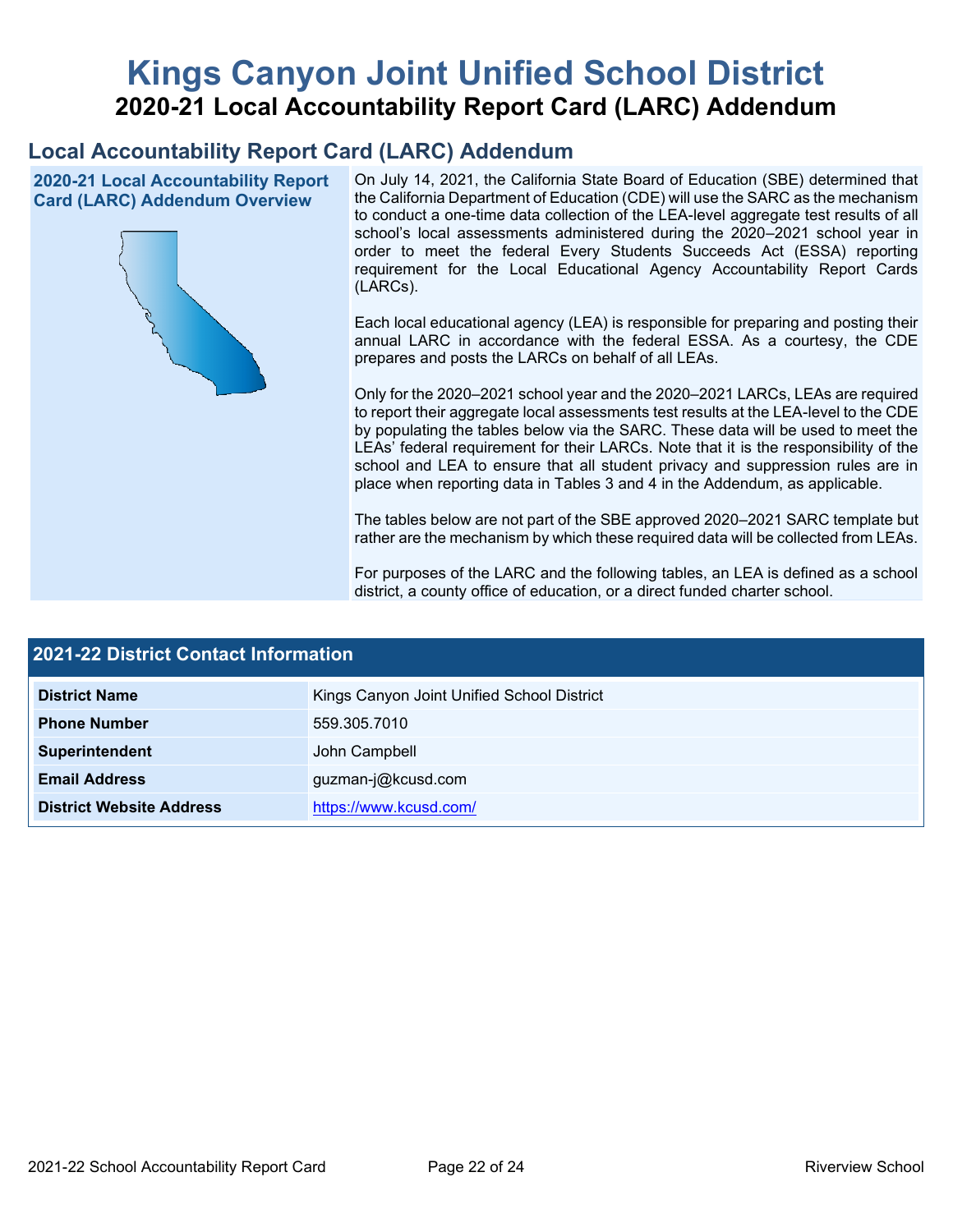## **2020-21 CAASPP Test Results in ELA by Student Group**

This table displays CAASPP test results in ELA by student group for students grades three through eight and grade eleven taking and completing a state-administered assessment. The CDE will populate this table for schools in cases where the school administered the CAASPP assessment. In cases where the school administered a local assessment instead of CAASPP, the CDE will populate this table with "NT" values, meaning this school did not test students using the CAASPP. See the local assessment(s) table for more information.

| <b>CAASPP</b><br><b>Student Groups</b>               | <b>CAASPP</b><br><b>Total</b><br><b>Enrollment</b> | <b>CAASPP</b><br><b>Number</b><br><b>Tested</b> | <b>CAASPP</b><br><b>Percent</b><br><b>Tested</b> | <b>CAASPP</b><br><b>Percent</b><br><b>Not Tested</b> | <b>CAASPP</b><br><b>Percent</b><br><b>Met or</b><br><b>Exceeded</b> |
|------------------------------------------------------|----------------------------------------------------|-------------------------------------------------|--------------------------------------------------|------------------------------------------------------|---------------------------------------------------------------------|
| <b>All Students</b>                                  | 5121                                               | 4993                                            | 97.50                                            | 2.50                                                 | 41.96                                                               |
| <b>Female</b>                                        | 2481                                               | 2426                                            | 97.78                                            | 2.22                                                 | 47.03                                                               |
| <b>Male</b>                                          | 2640                                               | 2567                                            | 97.23                                            | 2.77                                                 | 37.16                                                               |
| American Indian or Alaska Native                     | 23                                                 | 20                                              | 86.96                                            | 13.04                                                | 20.00                                                               |
| <b>Asian</b>                                         | 27                                                 | 26                                              | 96.30                                            | 3.70                                                 | 57.69                                                               |
| <b>Black or African American</b>                     | 14                                                 | 14                                              | 100.00                                           | 0.00                                                 | 57.14                                                               |
| <b>Filipino</b>                                      | 15                                                 | 13                                              | 86.67                                            | 13.33                                                | 69.23                                                               |
| <b>Hispanic or Latino</b>                            | 4567                                               | 4471                                            | 97.90                                            | 2.10                                                 | 40.59                                                               |
| Native Hawaiian or Pacific Islander                  | --                                                 | $\overline{\phantom{a}}$                        | --                                               | $\overline{\phantom{a}}$                             | $\overline{\phantom{a}}$                                            |
| <b>Two or More Races</b>                             | 60                                                 | 55                                              | 91.67                                            | 8.33                                                 | 45.45                                                               |
| <b>White</b>                                         | 412                                                | 391                                             | 94.90                                            | 5.10                                                 | 55.75                                                               |
| <b>English Learners</b>                              | 1328                                               | 1286                                            | 96.84                                            | 3.16                                                 | 8.94                                                                |
| <b>Foster Youth</b>                                  | 39                                                 | 37                                              | 94.87                                            | 5.13                                                 | 29.73                                                               |
| <b>Homeless</b>                                      | 38                                                 | 30                                              | 78.95                                            | 21.05                                                | 26.67                                                               |
| <b>Military</b>                                      | --                                                 | --                                              | --                                               | --                                                   | --                                                                  |
| <b>Socioeconomically Disadvantaged</b>               | 4490                                               | 4390                                            | 97.77                                            | 2.23                                                 | 39.27                                                               |
| <b>Students Receiving Migrant Education Services</b> | 254                                                | 250                                             | 98.43                                            | 1.57                                                 | 31.60                                                               |
| <b>Students with Disabilities</b>                    | 400                                                | 368                                             | 92.00                                            | 8.00                                                 | 11.41                                                               |